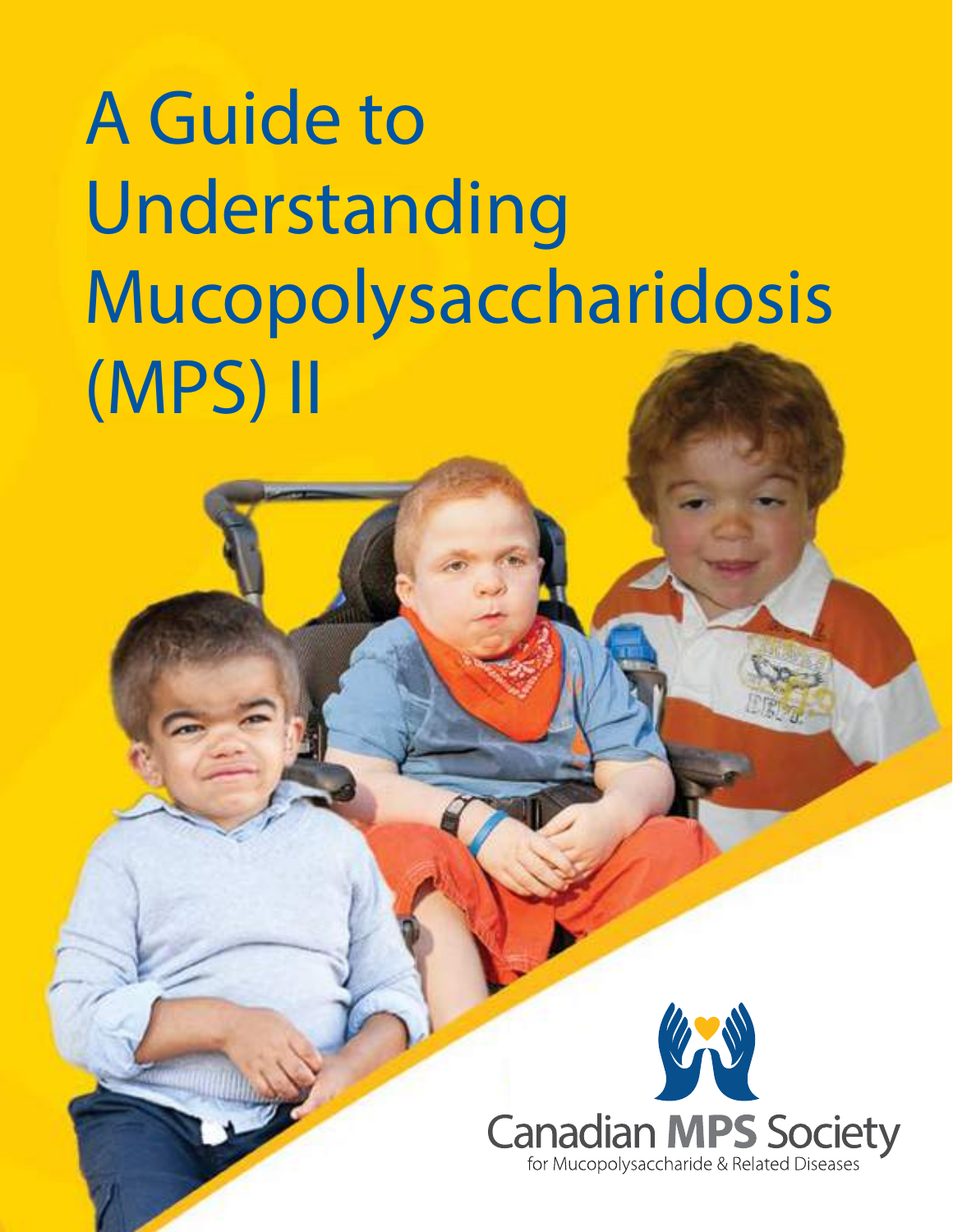Founded in 1984, The Canadian Society for Mucopolysaccharide and Related Diseases Inc. (The Canadian MPS Society) is committed to providing support to individuals and families affected with MPS and related diseases, educating medical professionals and the general public about MPS, and raising funds for research so that one day there will be cures for all types of MPS and related diseases.

# Table of Contents

**Introduction** What causes MPS II Are there different for How common is MP How is MPS II inherit How is MPS II diagne Prenatal diagnosis Clinical concerns related to MPS Neurological concerr General treatment ar Living with a child with Living with a child or Specific treatment of Research for the future

|                              | 4               |
|------------------------------|-----------------|
| Ş                            | 5               |
| rms of MPS II?               | 6               |
| $S$ II?                      | 6               |
| ed?                          | 6               |
| sed?                         | 8               |
|                              | 9               |
| ated to MPS II               | $\overline{10}$ |
| ns: brain, senses and nerves | 17              |
| d management                 | 19              |
| th severe MPS II             | 22              |
| adult with attenuated MPS II | 24              |
| MPS II                       | 26              |
| <b>re</b>                    | 26              |
|                              |                 |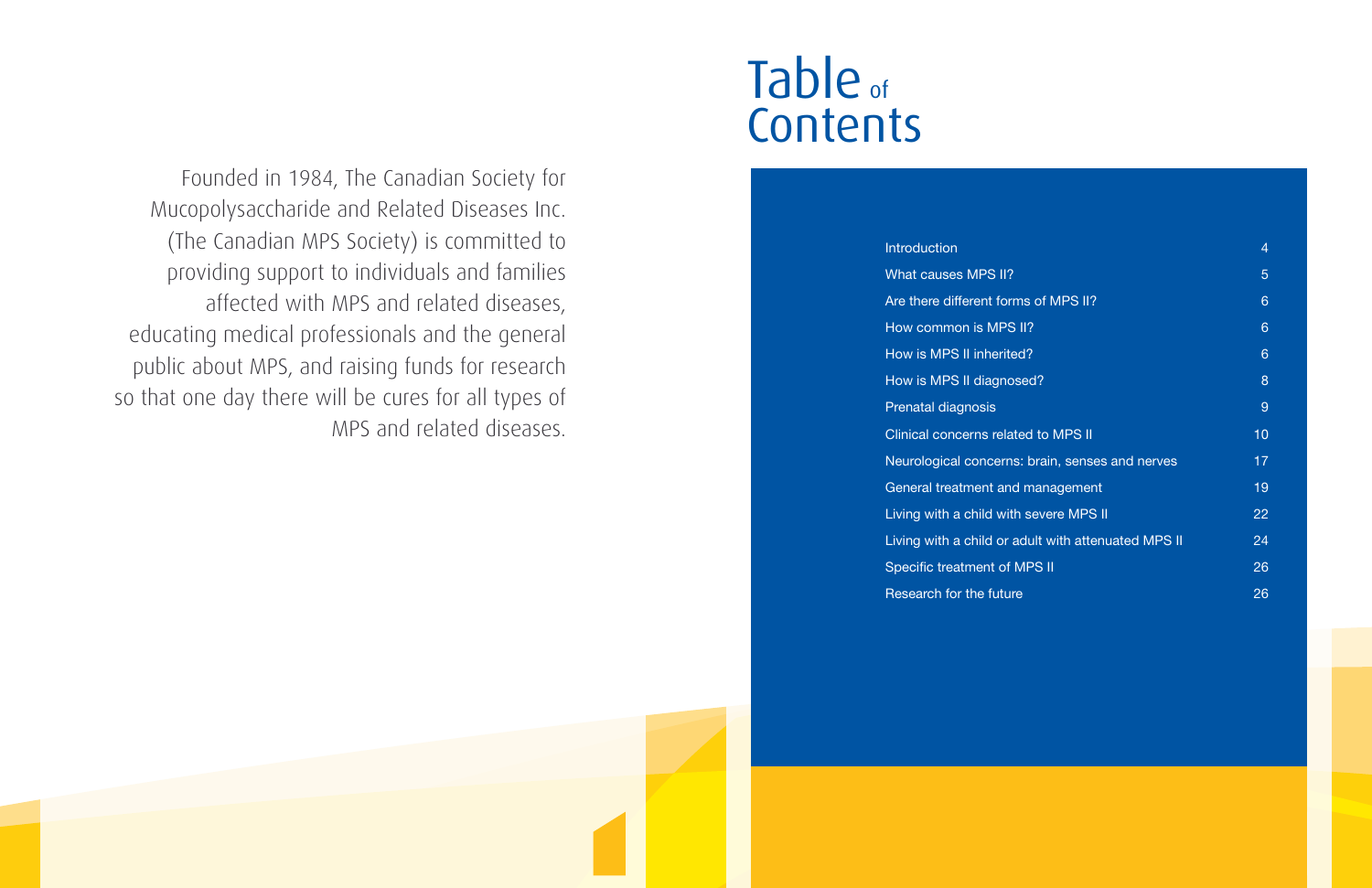# Introduction

Mucopolysaccharidosis II (MPS II, pronounced **mew**·ko·**pol**·ee·**sak**·ah·ri·**doh**·sis two), also called Hunter syndrome, is a mucopolysaccharide storage disease named after Charles Hunter, a professor of medicine in Manitoba who first described two brothers with the disease in 1917. MPS II comprises a wide spectrum of severity, and individuals may be categorized anywhere from severe (or "rapidly progressing") to attenuated (less severe or "slowly progressing"), with

many individuals having an intermediate form somewhere in between. The term attenuated instead of mild is used to describe less severe patients because the effects of the disease on a less severe patient are too significant to be considered mild.

All individuals with MPS II have a deficiency of the enzyme iduronate 2 sulfatase (also called IDS or I2S, pronounced eye·**dur**·o·nate **two sul**·fa·tase), which results in the accumulation of glycosaminoglycans (GAG, pronounced **gly**·cose·a·**mee**·no·**gly**·cans), previously called muco-polysaccharides, inside special parts of the cell called lysosomes. This is why MPS II is part of a larger family of diseases called the lysosomal storage

## What causes MPS II?

As mentioned previously, all MPS disorders are caused by the storage of complex molecules called glycosaminoglycans (GAG). GAG are long chains of sugar molecules used in the building of bones, cartilage, skin, tendons and many other tissues in the body. These sugar chains are submicroscopic and cannot be seen with the eye, but can be studied using special scientific instruments and analytical methods.

GAG form part of the structure of the body and also give the body some of the special features that make it work. For example, the slippery, gooey fluid that lubricates your joints contains GAG. The rubbery resilient cartilage in your joints is another example. All tissues have some of this substance as a normal part of their structure; however, individuals with MPS have too much GAG accumulation.

To understand how GAG accumulation causes MPS II, it is important to understand that in the course of the normal life process, there is a continuous process of building new GAG and breaking down the old - a recycling process. This ongoing recycling process is required to keep the body healthy. The breaking down of GAG occurs in a part of the cell called the lysosome. Lysosomes are basically bags full of digestive enzymes which break down worn-out cellular components. This is why MPS II is considered one of the approximately 40 different kinds of lysosomal storage diseases (LSDs). All LSDs are caused by a deficiency of an individual enzyme – a biochemical tool. The breakdown and recycling process requires a series of special enzymes. To break down GAG, a series of enzymes works in sequence one after another.

The GAG chain is broken down by removing one sugar molecule at a time starting at one end of the GAG chain. Each enzyme in the process has its special purpose in the body and does one very specific action - just like a screwdriver works on screws and a hammer works on nails.



Individuals with MPS II have a defect in the gene that instructs the body to make a specific enzyme called iduronate sulfatase (IDS), which is essential in the breakdown of certain GAG called dermatan sulfate (DS) and heparan sulfate (HS). The incompletely broken down dermatan sulfate and heparan sulfate remain stored inside cells in the body and begin to build up, causing progressive damage. The GAG are not toxic, but the amount and the effect of storage in the body lead to many physical problems. There is also evidence that GAG are bioactive. This means that their accumulation can cause activation of other chemical reactions in the body (i.e. they may trigger inflammation in joints).

Babies may show little sign of the disease, but as more and more GAG accumulate, symptoms start to appear. Sugar or foods normally eaten will not affect whether there is more or less build-up of GAG.

diseases (LSDs). The accumulation of GAG is responsible for numerous problems that affect individuals with MPS II.

As yet, there is no cure for individuals affected by MPS II, but there are ways to manage the challenges they will have, and ensure an improved quality of life. Hematopoietic stem cell transplant (HSCT) has been used to treat MPS II,

but HSCT, including bone marrow transplant and cord blood transplant, is not generally recommended as results have been disappointing. Enzyme replacement

therapy (ERT), approved by the US Food and Drug Agency (FDA) in 2006 and by Health Canada in 2007, is another available treatment. Scientists who study MPS continue to look for better and more effective ways to treat these diseases. As a result, patients will likely have more options available to them in the future.

*Individuals with MPS II have a deficiency of the enzyme iduronate-2-sulfatase, which results in the accumulation of glycosaminoglycans (GAG). This accumulation is responsible for numerous problems that affect patients with MPS II.* 

*The word "mucopolysaccharide" can be broken down into its parts: Muco refers to the thick jelly like consistency of the molecules; poly means many; and saccharide is a general term for a sugar molecule (think of saccharin).* 

*Andrew*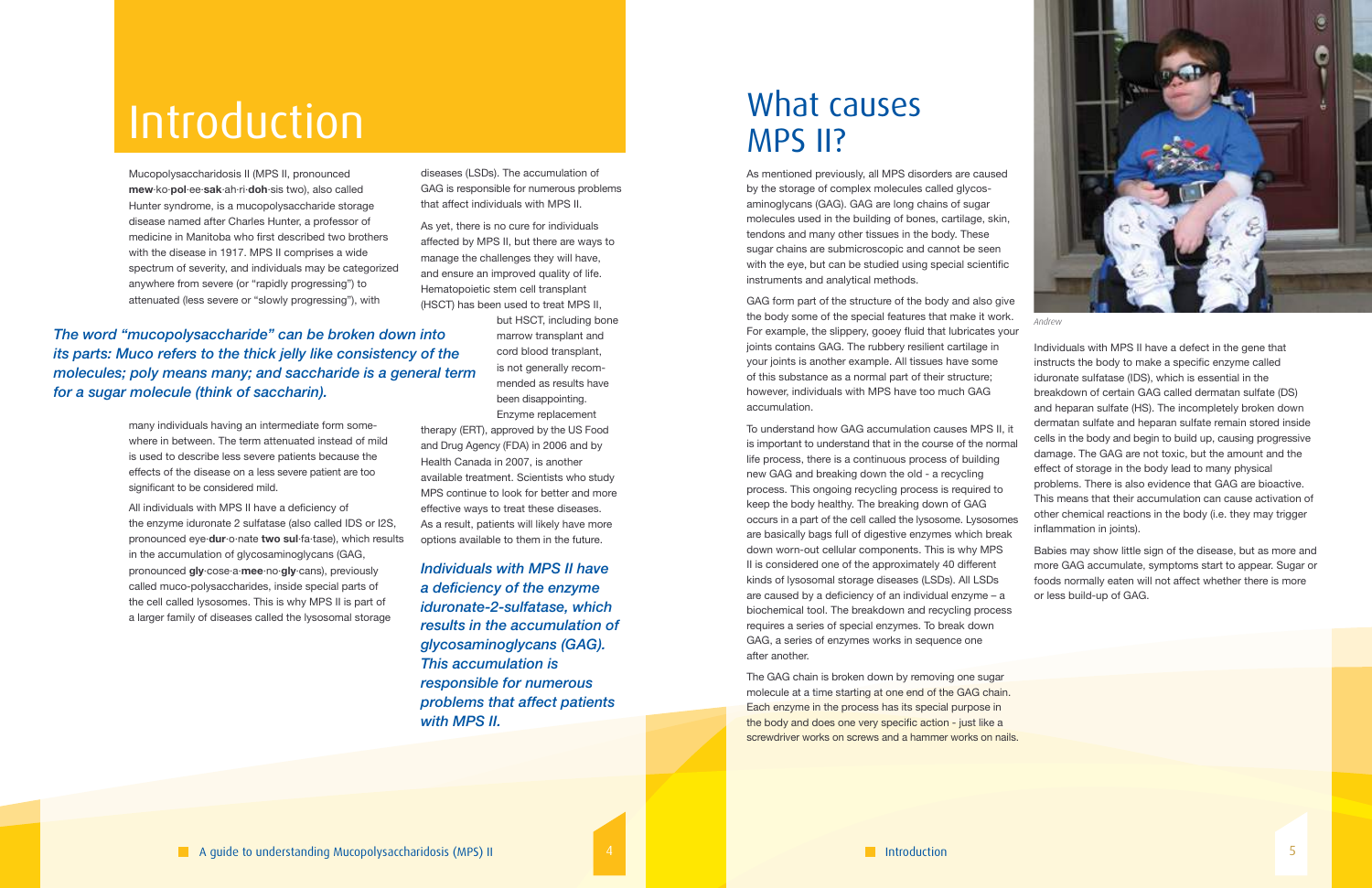## Are there different forms of MPS II?

MPS II has historically been divided into two broad groups (severe and mild) according to the severity of the symptoms. It is now viewed as a continuous spectrum of disease with the most severely affected (or "rapidly progressing") individuals on one end, the less severely affected (attenuated, or "slowly progressing") individuals on the other end, and a whole range of different severities in between.

All individuals with MPS II lack the same enzyme, and currently there is no reliable way of telling from biochemical tests how severe the disease will be. Detailed studies have shown that in individuals with attenuated MPS II, a very small amount of active enzyme is working as designed resulting in the attenuated form of MPS II.

## How common is MPS II?

It has been estimated that about 0.6-1.3 in 100,000 male births are affected by MPS II. Although MPS II is individually rare, the incidence of all MPS diseases combined is 1 in 25,000 births and the larger family of lysosomal storage diseases collectively occur in about 1 in every 5,000 to 7,000 births. Even though these diseases are rare, each patient needs such extensive medical care that the effect on the medical system is much larger than their numbers suggest.

## How is MPS II inherited?

MPS II is a genetic disease; however, it has a different form of inheritance from all the other MPS diseases—it is X-linked recessive. Girls may be carriers of the disease but except in very rare cases, only boys will be affected.

To understand this better, it is important to understand some basic concepts about genetics. DNA, or deoxyribonucleic acid, is the hereditary material in humans; nearly every cell in a person's body has the same DNA. Most DNA is located in the cell nucleus, but a small amount of DNA can also be found in the mitochondria. A gene mutation is a permanent change in the DNA sequence that makes up a gene. A gene is the basic physical and functional unit of heredity and genes act as instructions to make molecules called proteins. All humans are formed with two complete sets of genes - one set from each parent. So every individual has half his genes from his mother and half from his father. Enzymes are made from the instructions found in the genes.

A chromosome is an organized structure of DNA and protein found in cells. Most cells in the human body have 46 chromosomes: 23 from the mother and 23 from the father. X and Y chromosomes determine whether a baby will be a female or male. Females

have two X chromosomes (one from the mother and the other from the father). Males have an X chromosome (from the mother) and a Y chromosome (from the father). The reason MPS II is called an X-linked disorder is that the gene needed to make 12S is found on the X chromosome.

Females who have one "MPS II" X chromosome (non-functioning) and one unaffected X chromosome (functioning) generally have enough enzyme to stay healthy because the unaffected X chromosome contains the gene needed to make enzyme. Although the body may only produce about 50 percent of the normal level of enzyme, this is often enough to keep the person healthy. This is why MPS II is very rare in females, although some cases have been reported. Females with one "MPS II" X chromosome are called "carriers," since they may pass this non-functioning chromosome on to their children. Males have an X chromosome and a Y chromosome; however, the

Y chromosome does not have the full set of genes found on the X chromosome. In MPS II, since the change in the gene is on the X chromosome, there is no alternate copy of the gene on the Y chromosome, so the disease is seen almost always in males. Males who have one "MPS II" X chromosome lack the gene to make enough enzyme to prevent symptoms of the disease.

If a woman is a carrier for MPS II, there is a 50 percent risk that any of her sons will have the disease. In addition, there is a 50 percent risk that a daughter will be a carrier for the disease. However, it is important to understand that a woman may have a child with MPS II and not be a carrier of the abnormal gene, as it is possible for an X chromosome to be permanently changed spontaneously.





If only one individual in a family has MPS II, DNA testing can confirm the mother's carrier status. If she has the same genetic mutation in the I2S gene as her son with MPS II, then she is a carrier. Analysis of enzyme levels is not a reliable method to determine carrier status.

If the mother has two or more sons with MPS II or if there are additional affected individuals within the family, such as maternal uncles or maternal male cousins, then the mother of a child with MPS II is assumed to be a carrier.

The sisters and maternal aunts of an individual with MPS II may be carriers of the disease and would also have a 50 percent chance of passing the non-functioning gene to a son. If the genetic mutation of the boy with MPS II is known, DNA testing can then determine the carrier status of other female relatives on the mother's side of the family. It is important for all female relatives on the mother's side to seek advice from their genetic doctor before planning to have children.

*Individuals with a severe form of MPS II have progressive developmental delay and more severe and progressive physical problems. Individuals with attenuated MPS II can have normal intelligence, milder and less progressive physical problems, and can live into adult life. Many individuals with MPS II have normal or near normal intelligence with severe physical symptoms, confirming that MPS II is a highly variable disease.* 

*MPS II is a genetic recessive disease. All families of affected individuals should seek further information from their medical/genetics doctor or from a genetic counsellor if they have questions about the risk for recurrence of the disease in their family or other questions related to inheritance of MPS diseases.* 

#### **HOW HUNTER SYNDROME IS PASSED ON**



*Hunter syndrome (MPS II) shows X-linked inheritance. On average, a carrier mother will pass on the abnormal 12S gene to 50% of her sons and 50% of her daughters. A father with Hunter syndrome will pass on the abnormal 12S gene to all of his daughters and none of his sons.*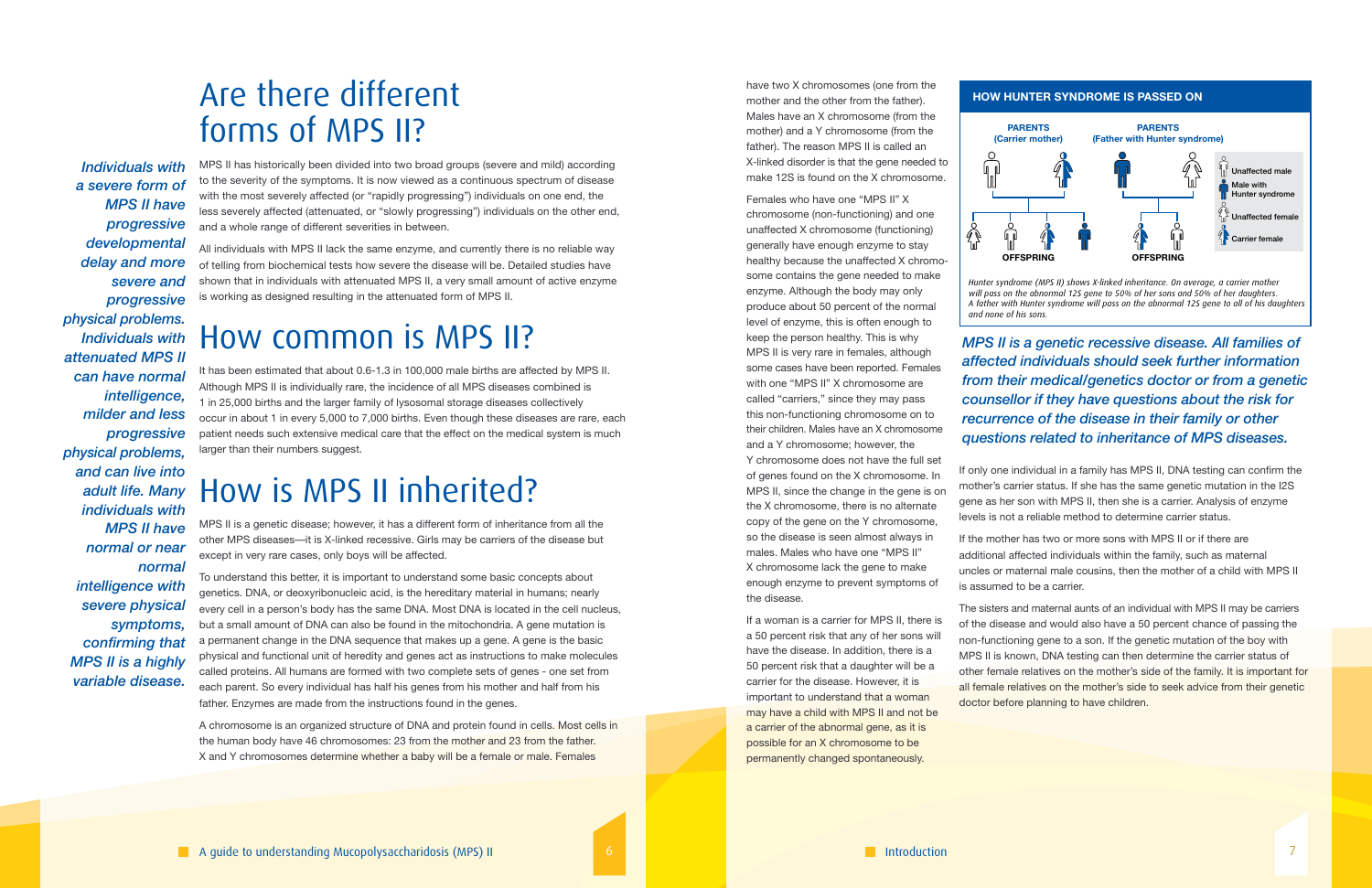How is MPS II diagnosed?

Doctors may consider testing for MPS II when signs and symptoms of the disease are present and are not explained by other causes. In many cases, a doctor with expertise in LSDs may put together the laboratory results with the features in the patient to provide the final diagnosis.

To diagnose MPS II, a doctor will typically first do a urine test to look for GAG levels that are higher than normal. The results are compared to GAG levels that are known to be normal for various ages. Most, but not all, individuals with an MPS disorder have GAG levels in their urine that are higher than those of individuals without an MPS disorder.

A urine test is only one of the first steps in diagnosing MPS II; a clear diagnosis requires a test to measure levels of enzyme activity in the blood or skin cells. In healthy individuals, the tests show white blood cells, serum and skin cells that contain normal levels of enzyme activity. In individuals with MPS II, the enzyme activity levels are much lower or absent. If the urine GAG test is normal but there is a strong suspicion of MPS II, enzyme testing should be considered.

## MPS II is a highly variable disease

MPS II has a highly variable phenotype. Key variable features include the age at which symptoms and signs develop as well as the rate of progression of these symptoms. This means that some children may have many of the symptoms described below and may be severely affected while others may not experience all of the symptoms. There is currently no reliable way of telling how severe the disease will be. The age at which a child begins to develop symptoms is a clue to the severity of the disease, but only after detailed assessment and testing of a child can a physician make an educated guess as to where the child falls on the disease spectrum.

Detailed studies have shown that in individuals with attenuated, or slowly progressing, MPS II, a very small amount of active enzyme is working. This small amount of enzyme will digest some of the accumulating GAG, resulting in the disease being less severe than in an individual who has almost no enzyme activity.

DNA tests do not always provide the information that leads to the determination of the severity of MPS II. Many different kinds of mutations (changes) in the gene that produces the I2S have been identified (point mutations, small deletions or insertions), all of which result in I2S deficiency. The MPS II gene is located on the X chromosome and has been studied extensively to see if there is any relationship between specific genetic mutations and the symptoms of the disease. Approximately 20 percent of individuals with MPS II have a mutation of the gene that results in absolutely no enzyme being produced, suggesting that the individual's condition is likely to be at the severe end of the spectrum.

Other mutations of the gene cause very small amounts of defective enzyme to be produced, and still other mutations are not common at all and may only occur in a single known family. In these cases, it can be difficult or impossible to predict severity of disease.

There is therefore no perfectly reliable way to determine the exact course of disease for individuals with MPS II. Even with the same small amount of enzyme activity, and even within the same family, there can be variations in severity that cannot be explained by the enzyme level or DNA mutation. It is important to remember that whatever name is given to your child's condition, MPS II is a spectrum with a variety of symptoms, and is extremely varied in its effects. This booklet addresses a wide range of possible symptoms that individuals with MPS II may encounter; however, parents should be aware that their child(ren) may not experience them all or to the degree described.

Early diagnosis of MPS II is critical. The earlier MPS II is diagnosed, the sooner potential treatment options can be explored and supportive care may be started to help you or your loved one, and potentially prevent some of the permanent damage the disease may cause.

All relatives of affected individuals should seek further information from their medical/genetics doctor or from a genetic counsellor if they have questions about the risk for recurrence of the disease in their family, or other questions related to inheritance of MPS diseases.

## Prenatal diagnosis

If you have a child with MPS II, it is possible to have tests during a subsequent pregnancy to find out whether the baby you are carrying is affected. It is important to consult your doctor early in the pregnancy if you wish to perform these tests. The decision to have prenatal testing is complex and personal. Talking with your genetic counsellor or doctor can help you explore these options and other strategies for having additional children, such as egg or sperm donation, while limiting the probability that they will have or be carriers for MPS II.



*Ryan*

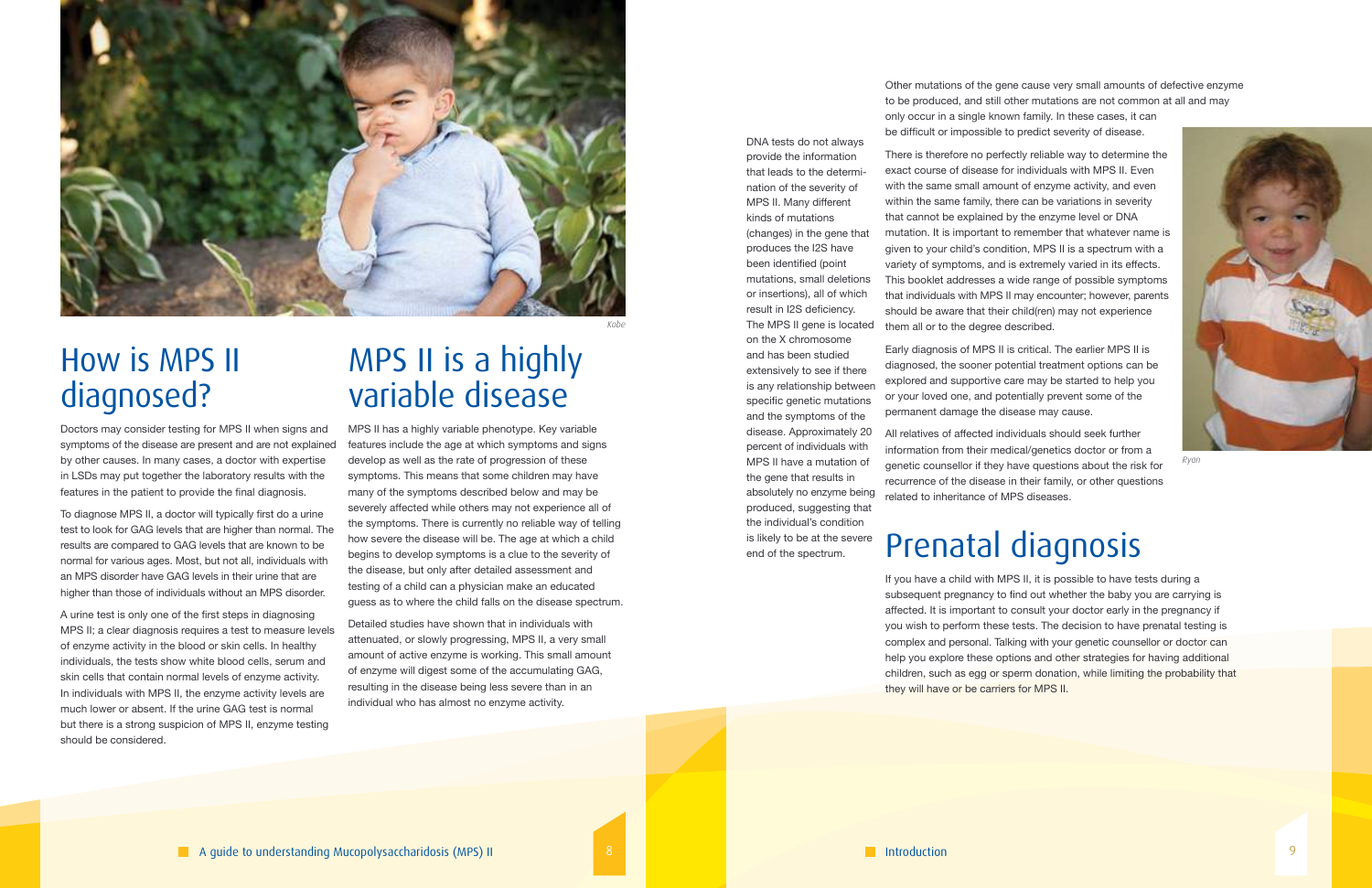## Clinical concerns related to MPS II

The section below highlights the clinical features of MPS II disease and is largely based on historical data from patients. It does not take into account the impact of the recent emergence of treatments for MPS II, as well as other symptom-based management approaches.

**Growth** Growth in height is usually significantly less than normal but varies according to the severity of the disease. Babies with severe MPS II may be quite large at birth and may grow faster than normal during the first year of life. Their growth may slow down by the end of the first year, usually stopping altogether around three years of age. The individual may not grow taller than 122 cm (4 feet). In contrast, individuals with attenuated MPS II usually grow to a relatively normal height, reaching 152 cm (5 feet) or more. The height of individuals who fall between these two extremes is variable but many are below the fifth percentile in height.

**Intelligence** Children with severe (rapidly progressing) MPS II experience progressive storage of GAG in the brain that is primarily responsible for the slowing of development by two to four years of age, followed by a progressive regression in skills until death. There is great variation in the severity of the condition, however; some boys may say only a few words while others learn to walk well and to read a little. They can enjoy nursery rhymes and simple puzzles. Parents emphasize that it is important to help infants and children with MPS II learn as much as they can before the disease progresses. Even when children start to lose the skills they have learned, there may still be some surprising abilities left. Children will continue to understand and find enjoyment in life, even if they lose the ability to speak.

Individuals with severe MPS II tend to look remarkably similar due to their short necks and the coarsening of their facial features. They have short noses with flattened bridges, flat faces with chubby, rosy cheeks, and large heads. Their heads tend to be longer than normal from front to back with a bulging forehead (dolicocephalic). Their tongues are enlarged and their lips may be thickened. Their hair tends to be thick; their eyebrows are bushy and there may heir bodies. They have protruding bellies and stand and walk with nt contractures at the hips, shoulders, elbows and knees.

> the abnormal skull shape, it is important to understand more skull form to create the shape of the skull. Babies' skulls are I bones are separated by thin fibrous tissue called sutures. ad and in the back near the hair whorl, are the anterior (front) les or soft spots, which close during the first few years of life. along the top of the head fuses earlier than normal so that the nt and the back creating the long head shape and prominent ge across the forehead where the skull has closed prematurely.

Is with attenuated MPS II is extremely variable. Adults are often iks are shorter than their limbs. The neck may be short and earance may be normal.

his section generally occur in more severely affected attenuated MPS II are likely to have fewer and less severe involvement.

Individuals with severe MPS II commonly have other medical problems that can hamper their learning and performance, including chronic ear infections, poor peripheral vision, poor hearing, joint stiffness, communicating hydrocephalus (abnormal accumulation of fluid in the brain) and sleep apnea. Adequate treatment of these medical problems can improve the individuals' function; therefore, comprehensive medical assessments should be performed in patients with significant developmental decline.

Runny nose Typically, the bridge of the nose is flattened and the passage behind the nose may be bor growth of the bones in the mid-face and thickening of the ation of abnormal bones, with storage in the soft tissues cause the airway to become easily blocked. One of the als with severe MPS II is the chronic discharge of thick orrhea), and chronic ear and sinus infections.

> contributes to problems in breathing. The windpipe (trachea) ge material and may be floppy, or softer than usual, due to ne trachea. Nodules or excess undulations of tissue can

Individuals with attenuated (slowly progressing) MPS II have normal or near normal intelligence. They may have the same physical features as those seen in individuals with severe MPS II, but they worsen at a greatly reduced rate. Some adults with attenuated MPS II have achieved high academic standards and have gone on to college and successful careers. Hearing impairment, joint stiffness, and airway and heart problems are commonly found in individuals with attenuated MPS II. These medical problems can hinder learning and communication. It is important to remember that MPS II is a spectrum and there is no correlation between the severity of the disease and the mental and physical condition of different individuals. Some patients have milder physical problems and impaired intelligence or learning disabilities, while others have more severe physical problems and normal intelligence.

#### **Physical appearance**

|                                         | be more hair than usual on their bodies. They have protruding bellies and stand and t<br>a bent-over stance due to joint contractures at the hips, shoulders, elbows and knee                                                                                                                                                                                                                                                                                                                                                                                                                                                                                                                                                                  |
|-----------------------------------------|------------------------------------------------------------------------------------------------------------------------------------------------------------------------------------------------------------------------------------------------------------------------------------------------------------------------------------------------------------------------------------------------------------------------------------------------------------------------------------------------------------------------------------------------------------------------------------------------------------------------------------------------------------------------------------------------------------------------------------------------|
|                                         | To understand the reason for the abnormal skull shape, it is important to understand<br>about how the bones of the skull form to create the shape of the skull. Babies' skulls<br>soft and the individual cranial bones are separated by thin fibrous tissue called suture<br>In the front above the forehead and in the back near the hair whorl, are the anterior (fi<br>and posterior (back) fontanelles or soft spots, which close during the first few years of<br>In severe MPS II, the suture along the top of the head fuses earlier than normal so that<br>skull expands more in the front and the back creating the long head shape and prom<br>forehead. There is often a ridge across the forehead where the skull has closed prem |
|                                         | The appearance of individuals with attenuated MPS II is extremely variable. Adults<br>stocky in build and their trunks are shorter than their limbs. The neck may be short<br>stiff, although the facial appearance may be normal.                                                                                                                                                                                                                                                                                                                                                                                                                                                                                                             |
| Nose, throat, chest<br>and ear problems | The problems described in this section generally occur in more severely affected<br>individuals. Individuals with attenuated MPS II are likely to have fewer and less sev<br>symptoms, except for airway involvement.                                                                                                                                                                                                                                                                                                                                                                                                                                                                                                                          |
| <b>Runny nose</b>                       | Typically, the bridge of the nose is flattened and the passage behind the nose ma<br>smaller than usual due to poor growth of the bones in the mid-face and thickenin<br>mucosal lining. This combination of abnormal bones, with storage in the soft tisse<br>in the nose and throat, can cause the airway to become easily blocked. One of the<br>common features of individuals with severe MPS II is the chronic discharge of thi<br>mucous from the nose (rhinorrhea), and chronic ear and sinus infections.                                                                                                                                                                                                                              |
| <b>Throat</b>                           | The tonsils and adenoids often become enlarged and partly block the airway. That,<br>combined with a short neck, contributes to problems in breathing. The windpipe (tr<br>becomes narrowed by storage material and may be floppy, or softer than usual, du<br>abnormal cartilage rings in the trachea. Nodules or excess undulations of tissue ca<br>further block the airway.                                                                                                                                                                                                                                                                                                                                                                |

It is important to remember that MPS II is a spectrum disease. Some patients have milder physical problems and impaired intelligence or learning disabilities, while others have more severe physical problems and normal intelligence.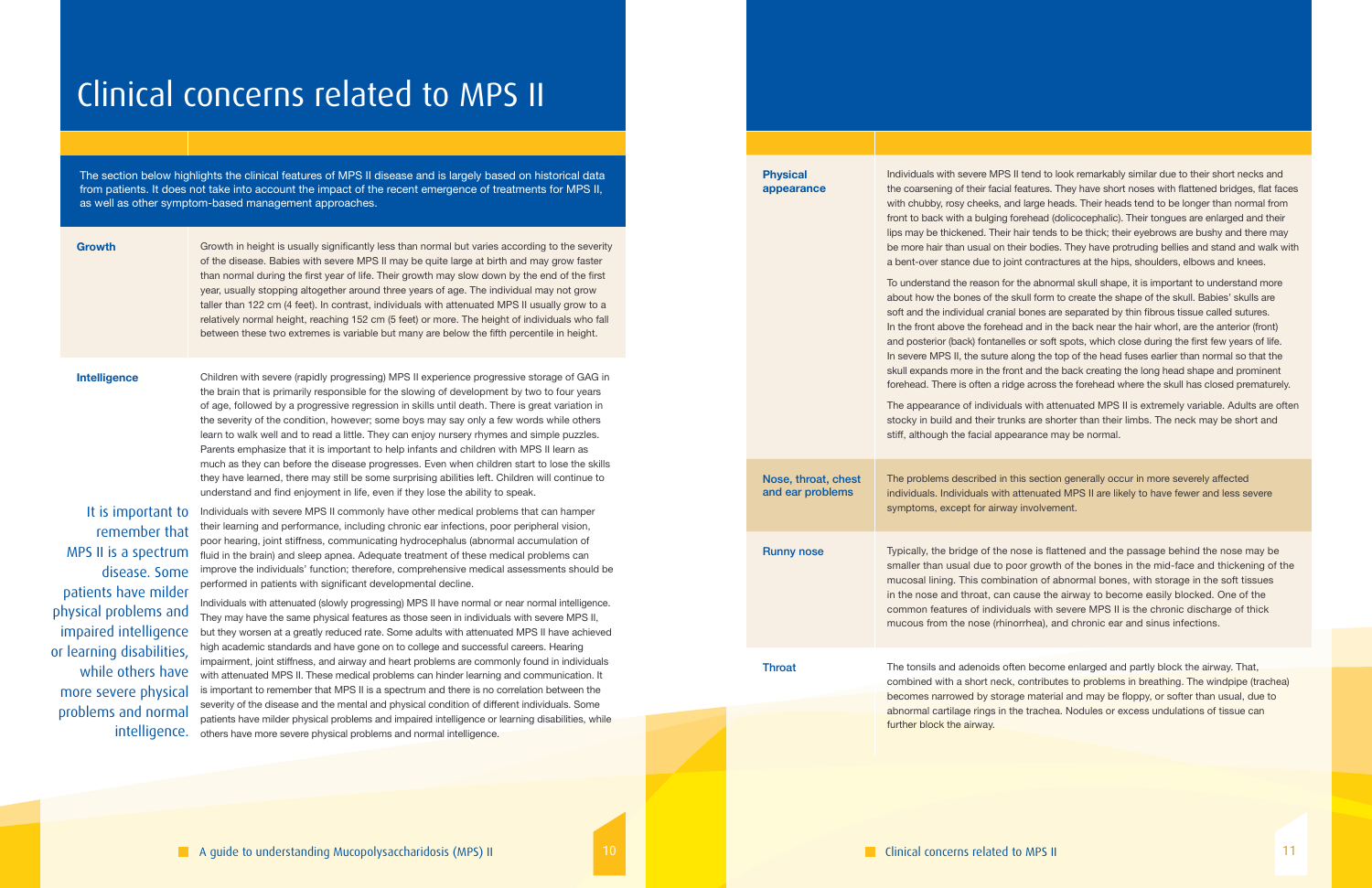#### **Treatment of respiratory infections**

Medication often affects individuals with MPS II differently, so it is essential to consult your doctor rather than using over-the-counter products. Medications for controlling mucous production may not help. Medications such as antihistamines may dry out the mucous, making it thicker and harder to dislodge. Decongestants usually contain stimulants that can raise blood pressure and narrow blood vessels, both undesirable for individuals with MPS. Cough suppressants or medications that are too sedating may cause more problems with sleep apnea by depressing muscle tone and respiration.

Although most normal individuals with colds do not require antibiotics, individuals with MPS II almost always end up with secondary bacterial infections of the sinuses or middle ear. These infections should be treated with antibiotics. Poor drainage of the sinuses and middle ear make overcoming infections difficult. Therefore, it is common to have infections improve on antibiotics and then promptly recur after the antibiotic course is over. Chronic antibiotic therapy may be used to help some individuals with recurring ear infections. Ventilation tubes can be used to improve drainage from the ear and speed resolution of infections. It is important to consult with an ear, nose and throat (ENT) specialist experienced with MPS diseases to determine which tube is best.

**Mouth** Individuals with MPS II generally have thick lips and an enlarged tongue. Gum ridges are broad. The teeth are widely spaced and poorly formed with fragile enamel. It is important that the teeth are well cared for, as tooth decay can be a major cause of pain. Teeth should be cleaned regularly, and if the water in your area has not been treated with fluoride, consult your dentist about giving your child daily fluoride tablets or drops. For severely affected individuals, cleaning inside the mouth with a small sponge on a stick soaked in mouthwash will help keep the mouth fresh and help avoid bad breath. Even with the best dental care, an abscess around a tooth can develop due to abnormal formation of the tooth. Irritability, crying and restlessness can sometimes be the only sign of an infected tooth in a severely involved individual.

Many individuals with MPS II become allergic to antibiotics or may acquire resistant infections. Your doctor can prescribe other antibiotics to help manage this problem. While overusing antibiotics is not advised, most individuals with MPS will require some type of treatment for most infections. You will need a doctor with whom you can develop a good working relationship to manage the frequent infections.

Chest The shape of the chest is frequently abnormal and the junction between the ribs and the breastbone (sternum) is not as flexible as it should be. The chest is therefore rigid and cannot move freely to allow the lungs to take in a large volume of air. The muscle at the base of the chest (diaphragm) is pushed upward by the enlarged liver and spleen, further reducing the space for the lungs. When the lungs are not fully cleared, there is an increased risk of infection (pneumonia).

**Breathing** difficulties

> Since individuals with MPS generally have heart problems, it may be advised by the individual's cardiologist that antibiotics be given before and after any dental treatment. This is because certain bacteria in the mouth may get into the bloodstream and cause an infection in the abnormal heart valve, potentially damaging it further. If teeth need to be removed while under an anesthetic, it should be done in a hospital that has experience working with patients affected with MPS disorders, and under the care of both an experienced anesthetist and a dentist, never in the dentist's office.

Chest postural drainage can be helpful in clearing secretions from the lungs. A physiotherapist will be able to teach parents and someone at the child's school how to do this.

## Clinical concerns related to MPS II

Many individuals with MPS II have frequent coughs, colds and throat infections. Individuals with MPS II who have narrowing of the large airways and increased secretions are at risk for asthma-like episodes. Many individuals are helped (decreased cough and easier breathing) by treatment with asthma medications during viral illness. A lung specialist can help determine if asthma-like episodes are occurring in individuals with MPS II during illnesses.

Many affected individuals breathe very noisily even when there is no infection. At night they may be restless and snore. Sometimes the individual may stop breathing for short periods while asleep (sleep apnea). Pauses of up to 10 to 15 seconds may be considered normal. This noisy breathing, which stops and starts, can be very frightening for parents to hear and may mean that the child's oxygen level may be low when sleeping, which can damage the heart over time. If a parent notices significant choking or episodes of interrupted breathing, the child should be evaluated by a sleep specialist using a polysomnogram (sleep study). It is important to know that many individuals may breathe like this for years. Sleep apnea can be treated in some individuals by removing the tonsils and adenoids (adenoids may re-grow), opening up the airway with nighttime continuous positive airway pressure (CPAP), bi-level positive airway pressure (BiPAP) or tracheotomy, as discussed in the following paragraphs.

**Management of breathing problems** 

As mentioned, affected children children may be admitted to the hospital overnight for a sleep study. Monitors are placed on the skin and connected to a computer to measure the levels of oxygen in the blood, breathing effort, brain waves during sleep and other monitors of the body's function. From this study, doctors can assess how much blockage to breathing is present, how much trouble the child is having moving air into the lungs during sleep, and the effect this is having on his body.

CPAP or BiPAP can open up the airway at night using air pressure. A mask is placed on the face each night and air is pumped into the airway to keep it from collapsing. This may seem to be an extreme measure, but many individuals are able to tolerate it; it can greatly improve the quality of sleep, and help prevent or reduce the risk of heart failure caused by night time low oxygen levels. In severe cases of sleep apnea with heart failure, a tracheotomy (a hole in the airway made in the front of the neck) may be needed. Most families will try to avoid a tracheotomy because it is invasive and disruptive; however, many doctors feel that individuals with MPS II would benefit from receiving a tracheotomy earlier to improve their nighttime breathing and overall health.

*Drugs often affect individuals with MPS II differently, so it is essential to consult your doctor rather than using over-the-counter medications.*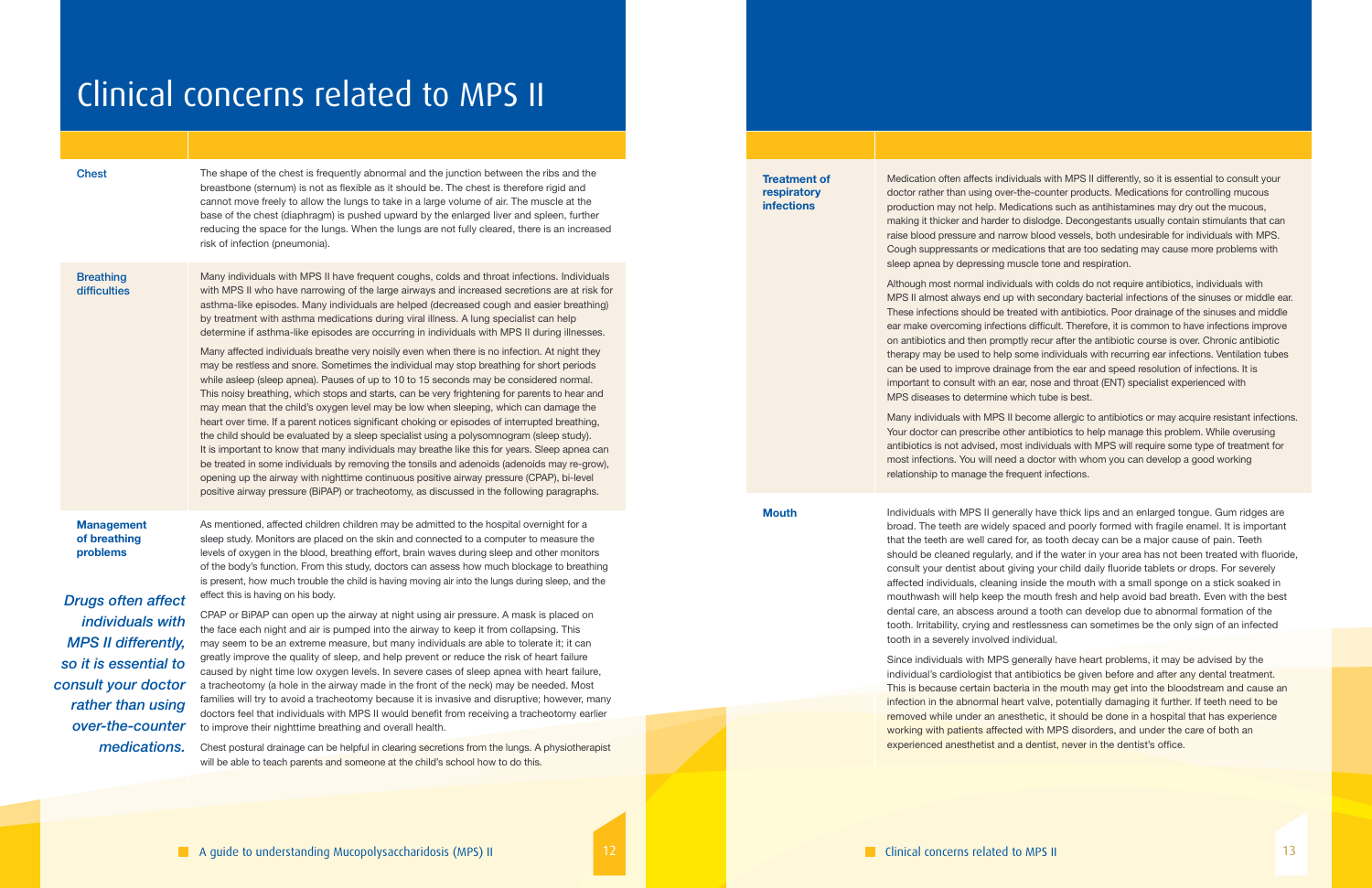## Clinical concerns related to MPS II

Heart **Heart disease is common in all individuals with MPS II, severe to attenuated; however,** heart disease may not develop or cause any real problems until later in the individual's life. Medications are available to help manage the heart problems that occur in MPS II. Cardiomyopathy (weak heart muscle) and endocardiofibroelastosis (stiff heart) are conditions that can occur in young individuals with severe MPS II. Coronary artery disease caused by GAG storage in the heart blood vessels is like that seen in older adults and can lead to death. Some individuals with attenuated MPS II may develop problems with the aortic or mitral valves; they may have slowly progressive valvular heart disease for years without any apparent clinical effects. As the condition worsens, medications can be used to lessen the effect on the heart. However, an operation may be required to replace the damaged valves.

> Your doctor may hear heart murmurs (sounds caused by turbulence in blood flow in the heart) if the valves become damaged by stored GAG. Heart valves are designed to close tightly as blood passes from one chamber of the heart to another in order to stop blood from flowing back in the wrong direction. If a valve is weakened, it may not shut firmly enough and a small amount of blood may shoot backward, leading to turbulence and a murmur. Most individuals with MPS II have some degree of heart valve leakage or blockage.

Since heart problems occur so frequently in MPS II, all individuals with MPS II should have an echocardiogram (ECHO) annually (or as often as your doctor thinks necessary) to show whether any problems are beginning. The test is painless and similar to the ultrasound screening of babies in the womb. It can identify problems with the heart muscle, heart function and heart valves, but like many tests it cannot detect all possible problems, especially coronary artery disease.

In individuals who are severely affected, the muscle of the heart may be damaged by the storage of GAG (cardiomyopathy) and the heart also may be put under strain by having to pump blood through abnormal lungs (cor pulmonale or right heart failure). A number of affected individuals have high blood pressure.

Occasionally the coronary arteries of individuals with moderate to severe MPS II may become narrowed and cause episodes of chest pain (angina). If your child is distressed and crying and is at the same time pale and sweating while keeping still, you should consult your doctor who may refer your child for an electrocardiogram (ECG or EKG).

Because of the unusual problems that can occur in these diseases, you should select a cardiologist with some knowledge of MPS II. At a minimum, you should inform the doctor about the heart problems experienced by individuals with MPS II.

| <b>Liver and spleen</b> | In most individuals with MPS II, bot<br>GAG (hepatosplenomegaly). The er<br>to liver failure, but it can interfere w                                                                                                                                                                                                                                                                                                                                                                                                                                                                                                                                                                                                                    |
|-------------------------|-----------------------------------------------------------------------------------------------------------------------------------------------------------------------------------------------------------------------------------------------------------------------------------------------------------------------------------------------------------------------------------------------------------------------------------------------------------------------------------------------------------------------------------------------------------------------------------------------------------------------------------------------------------------------------------------------------------------------------------------|
| Abdomen and<br>hernias  | In most individuals with MPS II, the<br>muscles, and the enlarged liver and<br>push out behind a weak spot in the<br>can come from behind the navel (u<br>hernias should be repaired by an o<br>hernias are not usually treated unle<br>or are very large and are causing p                                                                                                                                                                                                                                                                                                                                                                                                                                                             |
| <b>Bowel problems</b>   | Many individuals with MPS II suffer<br>this is not fully understood. Occasion<br>leakage of loose stools from behind<br>describe it as "coming straight thro<br>nervous system, the system that co<br>control. Studies have found storage<br>abnormal motility in the bowel is the<br>An examination by your pediatricia<br>establish the cause of diarrhea. Th<br>can be made worse by antibiotics<br>some individuals with MPS II appe<br>be helpful.<br>If antibiotics are the cause, treatment<br>the bacterial make-up in the intesti<br>prevent the growth of harmful orga<br>make it worse. A diet low in rougha<br>Constipation may become a proble<br>muscles weaken. If an increase in<br>doctor may prescribe laxatives or a |
| <b>Bones and joints</b> | Individuals with MPS II tend to hav<br>This leads to bone problems (called<br>if nerves are compressed by bone.                                                                                                                                                                                                                                                                                                                                                                                                                                                                                                                                                                                                                         |

both the liver and spleen become enlarged by storage of e enlarged liver does not usually cause liver problems or lead e with eating and breathing and the proper fitting of clothes.

the abdomen bulges out due to posture, weakness of the and spleen. Frequently part of the abdominal contents will the wall of the abdomen. This is called a hernia. A hernia el (umbilical hernia) or in the groin (inguinal hernia). Inguinal an operation, but hernias will sometimes recur. Umbilical unless they are small and cause entrapment of the intestine og problems.

ffer periodically from loose stools and diarrhea. The cause of asionally, the problem is caused by severe constipation and hind the solid mass of feces. More often, however, parents hrough." It is thought there may be a defect in the autonomic controls those bodily functions usually beyond voluntary age in the nerve cells of the intestine and it seems likely that the cause of diarrhea.

ician, who may use an additional test like an x-ray, may The problem may disappear as the child gets older, but it ics prescribed for other problems. The episodic diarrhea in opears to be affected by diet; elimination of some foods can

If the the cause may involve eating plain live-culture yogurt to change estines. This provides a source of lactobacillus to help rganisms within the bowel, which can cause diarrhea or ghage also may be helpful.

oblem as the child gets older and less active and as the in roughage in the diet does not help or is not possible, the or a disposable enema.

have significant problems with bone formation and growth. alled dysostosis multiplex) as well as neurological problems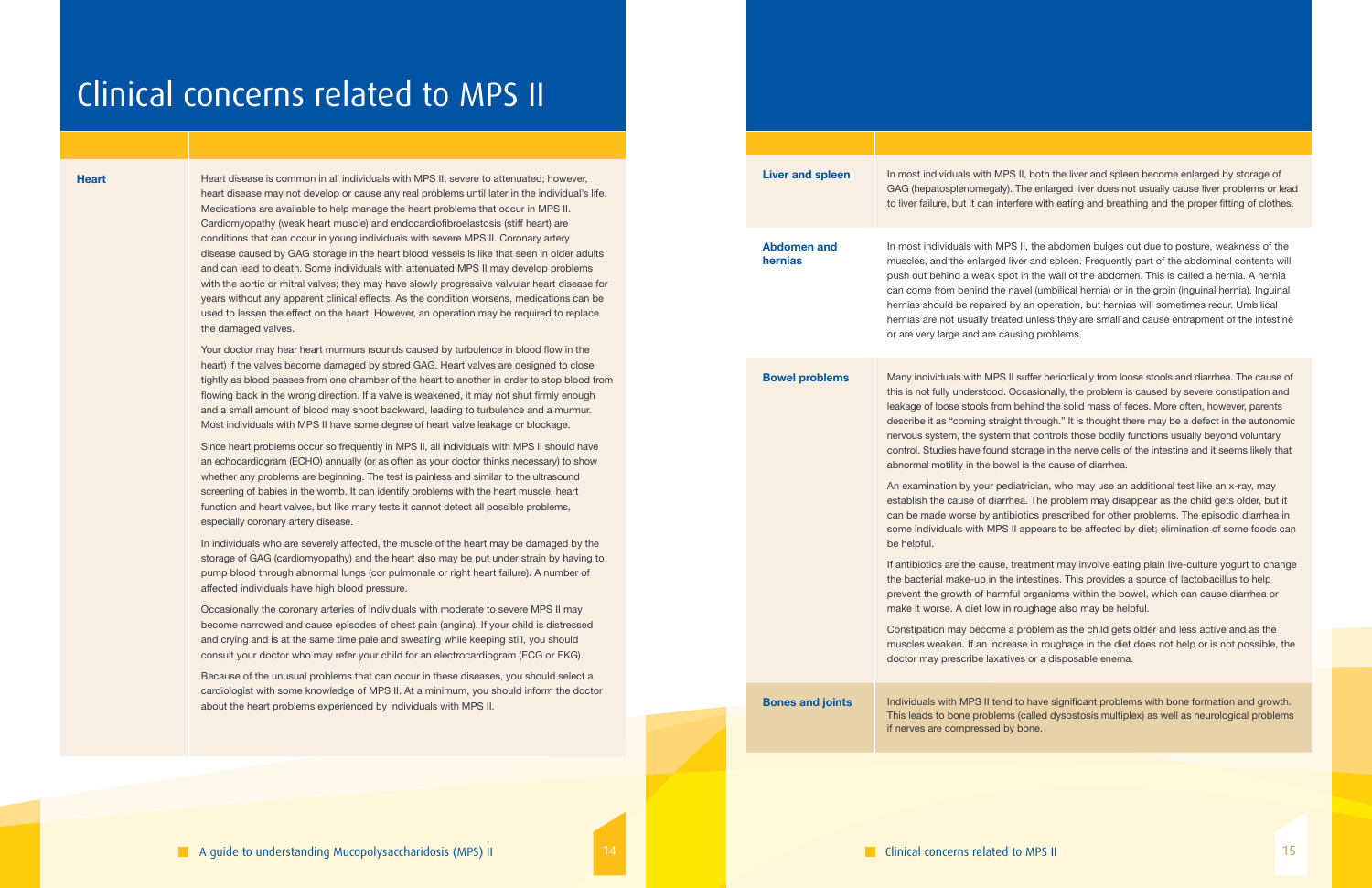#### **Neurological problems: brain, senses and nerves**

**Brain The decline in developmental function in individuals with severe MPS II may be related to** storage in the neurons of the brain. Other aspects of MPS II that can affect brain function include inadequate oxygen levels, sleep deprivation due to sleep apnea, increased fluid pressure in and around the brain (hydrocephalus), and effects on the eyes and ears that affect the ability of the individual to see and hear normally.

> The brain and spinal cord are protected from jolting by the cerebrospinal fluid that circulates around them. In some individuals with severe MPS II, circulation of the fluid can slowly (over months to years) become blocked. The blockage causes increased pressure inside the head (communicating hydrocephalus), which can press on the brain and cause headaches, incontinence, delayed development, expansion of the skull and ultimately blindness. If hydrocephalus is suspected, an imaging study of the brain (CT or MRI scan) should be performed. A lumbar puncture with pressure measurement (ideally pressure monitoring) is another way to assess if hydrocephalus exists. If a doctor confirms an individual has communicating hydrocephalus, it can be treated by the insertion of a thin tube (shunt), which drains fluid from the brain into the abdomen (ventriculoperitoneal or VP shunt). The shunt has a pressure-sensitive valve, which allows spinal fluid to be drained to the abdomen when the pressure around the brain becomes too high. The lack of papilledema (swelling around the optic disk) or normal-sized ventricles does not rule out hydrocephalus in a child with MPS II. Communicating hydrocephalus is more likely to occur in a child with severe MPS II.

**Ears Ears** Some degree of deafness is common in MPS II. It may be conductive, or nerve deafness, or both (mixed deafness) and may be made worse by frequent ear infections. It is important that individuals with MPS II have their hearing monitored regularly so problems can be treated early to maximize their ability to learn and communicate.

**Eyes** Clouding of the cornea, which is <sup>a</sup> feature of some of the other MPS diseases, is not found in individuals with MPS II. Occasionally there may be problems with vision caused by changes to the retina or glaucoma (increased pressure) which should be checked during an eye examination. Storage in the retina can result in loss of peripheral vision and night blindness. Night blindness can result in a child not wanting to walk in the dark or waking up at night and being afraid. Sometimes the simple addition of a night light in a hall or bedroom is very beneficial. It is often difficult to determine which combination of problems is responsible for the decrease in eyesight. An ophthalmologist can perform special studies to help determine whether the problem is due to an effect on how light gets in the eye (the cornea) or on how the eye responds to light (the retina or optic nerve disease).

## Clinical concerns related to MPS II

| <b>Spine</b><br>The bones of the spine (vertebrae) normally line up from the neck to the buttocks.<br>Individuals with severe MPS II often have poorly formed vertebrae that may not stably<br>support each other. One or two of the vertebrae in the middle of the back are sometimes<br>slightly smaller than the rest and set back in line. This backward slippage of the vertebrae<br>can cause an angular curve (kyphosis or gibbus) to develop, but it usually does not require<br>treatment. In older children and adults with MPS II, spinal cord compression is common.<br>The compression is due to accumulation of GAG in the membrane surrounding the spinal<br>cord. Doctors will want to monitor this carefully and arrange surgical treatment if necessary.<br>Parents of children with MPS II should be cautious when handling the area of the spine<br>around the neck. Children with MPS II should avoid high risk activities such as contact<br>sports and gymnastics, including trampolines.<br><b>Joints</b><br>Joint stiffness is common in MPS II and the maximum range of movement of all joints may<br>become limited. Later in the individual's life joint stiffness may cause pain, which may be<br>relieved by heat and ordinary painkillers. Limited movement in the shoulders and arms may<br>make dressing and grooming difficult. Anti-inflammatory drugs, such as ibuprofen, can help<br>with joint pain, but their use should be monitored closely to make sure irritation and ulcers<br>in the stomach do not occur. Hips often are not as flexible as normal, resulting in pain when<br>walking. Dislocated hips can be managed surgically.<br><b>Hands</b><br>The shape of the hands in children with MPS II is very noticeable. The hands are short and<br>broad with stubby fingers. The fingers stiffen and gradually become curved due to limited<br>joint movement. The tips of the fingers can become permanently bent over. Finger joints<br>may become locked, called trigger finger. Trigger fingers may be resolved with heat and<br>massage or by surgery, if necessary.<br><b>Legs and feet</b><br>Many individuals with MPS II stand and walk with their knees and hips flexed. This,<br>combined with a tight Achilles tendon, may cause them to walk on their toes. They<br>sometimes have knock-knees but this is very unlikely to need treatment. Severe<br>knock-knees can be treated by surgery on the tibia bones. The feet are broad and may<br>be stiff with the toes curled under, rather like the hands. Lack of flexibility in the hips and<br>legs often prevents individuals from sitting cross-legged (the seating position of choice for<br>most kindergarten teachers) or putting on their own socks and shoes.<br><b>Skin</b><br>Individuals with MPS II tend to have thickened and tough skin, making it difficult to draw<br>blood or place intravenous catheters. Excess hair on the face and back occurs in some<br>individuals with MPS II. Sweating and cold hands and feet also are common problems, and<br>are possibly related to the heart, circulation or other mechanisms that control temperature<br>regulation. Periodic blue or cold hands or feet should be evaluated by a cardiologist to see if<br>the heart or the aorta might be responsible for the problem.<br>Some boys with MPS II have a characteristic white, nodular, pebble-like texture to their skin. This<br>may occur on the back and shoulders and, in some boys, may extend to their arms and lower<br>trunk. This is not a medical concern and is thought to be caused by storage of GAG in the skin. |  |
|--------------------------------------------------------------------------------------------------------------------------------------------------------------------------------------------------------------------------------------------------------------------------------------------------------------------------------------------------------------------------------------------------------------------------------------------------------------------------------------------------------------------------------------------------------------------------------------------------------------------------------------------------------------------------------------------------------------------------------------------------------------------------------------------------------------------------------------------------------------------------------------------------------------------------------------------------------------------------------------------------------------------------------------------------------------------------------------------------------------------------------------------------------------------------------------------------------------------------------------------------------------------------------------------------------------------------------------------------------------------------------------------------------------------------------------------------------------------------------------------------------------------------------------------------------------------------------------------------------------------------------------------------------------------------------------------------------------------------------------------------------------------------------------------------------------------------------------------------------------------------------------------------------------------------------------------------------------------------------------------------------------------------------------------------------------------------------------------------------------------------------------------------------------------------------------------------------------------------------------------------------------------------------------------------------------------------------------------------------------------------------------------------------------------------------------------------------------------------------------------------------------------------------------------------------------------------------------------------------------------------------------------------------------------------------------------------------------------------------------------------------------------------------------------------------------------------------------------------------------------------------------------------------------------------------------------------------------------------------------------------------------------------------------------------------------------------------------------------------------------------------------------------------------------------------------------------------------------------------------------------------------------------------------------------------------------------------------------------------------------------------------------------------------------------------------------------------------------------------------------------------------------------------------------------------------------------------------------------------------------------------------------------------------|--|
|                                                                                                                                                                                                                                                                                                                                                                                                                                                                                                                                                                                                                                                                                                                                                                                                                                                                                                                                                                                                                                                                                                                                                                                                                                                                                                                                                                                                                                                                                                                                                                                                                                                                                                                                                                                                                                                                                                                                                                                                                                                                                                                                                                                                                                                                                                                                                                                                                                                                                                                                                                                                                                                                                                                                                                                                                                                                                                                                                                                                                                                                                                                                                                                                                                                                                                                                                                                                                                                                                                                                                                                                                                                              |  |
|                                                                                                                                                                                                                                                                                                                                                                                                                                                                                                                                                                                                                                                                                                                                                                                                                                                                                                                                                                                                                                                                                                                                                                                                                                                                                                                                                                                                                                                                                                                                                                                                                                                                                                                                                                                                                                                                                                                                                                                                                                                                                                                                                                                                                                                                                                                                                                                                                                                                                                                                                                                                                                                                                                                                                                                                                                                                                                                                                                                                                                                                                                                                                                                                                                                                                                                                                                                                                                                                                                                                                                                                                                                              |  |
|                                                                                                                                                                                                                                                                                                                                                                                                                                                                                                                                                                                                                                                                                                                                                                                                                                                                                                                                                                                                                                                                                                                                                                                                                                                                                                                                                                                                                                                                                                                                                                                                                                                                                                                                                                                                                                                                                                                                                                                                                                                                                                                                                                                                                                                                                                                                                                                                                                                                                                                                                                                                                                                                                                                                                                                                                                                                                                                                                                                                                                                                                                                                                                                                                                                                                                                                                                                                                                                                                                                                                                                                                                                              |  |
|                                                                                                                                                                                                                                                                                                                                                                                                                                                                                                                                                                                                                                                                                                                                                                                                                                                                                                                                                                                                                                                                                                                                                                                                                                                                                                                                                                                                                                                                                                                                                                                                                                                                                                                                                                                                                                                                                                                                                                                                                                                                                                                                                                                                                                                                                                                                                                                                                                                                                                                                                                                                                                                                                                                                                                                                                                                                                                                                                                                                                                                                                                                                                                                                                                                                                                                                                                                                                                                                                                                                                                                                                                                              |  |
|                                                                                                                                                                                                                                                                                                                                                                                                                                                                                                                                                                                                                                                                                                                                                                                                                                                                                                                                                                                                                                                                                                                                                                                                                                                                                                                                                                                                                                                                                                                                                                                                                                                                                                                                                                                                                                                                                                                                                                                                                                                                                                                                                                                                                                                                                                                                                                                                                                                                                                                                                                                                                                                                                                                                                                                                                                                                                                                                                                                                                                                                                                                                                                                                                                                                                                                                                                                                                                                                                                                                                                                                                                                              |  |
|                                                                                                                                                                                                                                                                                                                                                                                                                                                                                                                                                                                                                                                                                                                                                                                                                                                                                                                                                                                                                                                                                                                                                                                                                                                                                                                                                                                                                                                                                                                                                                                                                                                                                                                                                                                                                                                                                                                                                                                                                                                                                                                                                                                                                                                                                                                                                                                                                                                                                                                                                                                                                                                                                                                                                                                                                                                                                                                                                                                                                                                                                                                                                                                                                                                                                                                                                                                                                                                                                                                                                                                                                                                              |  |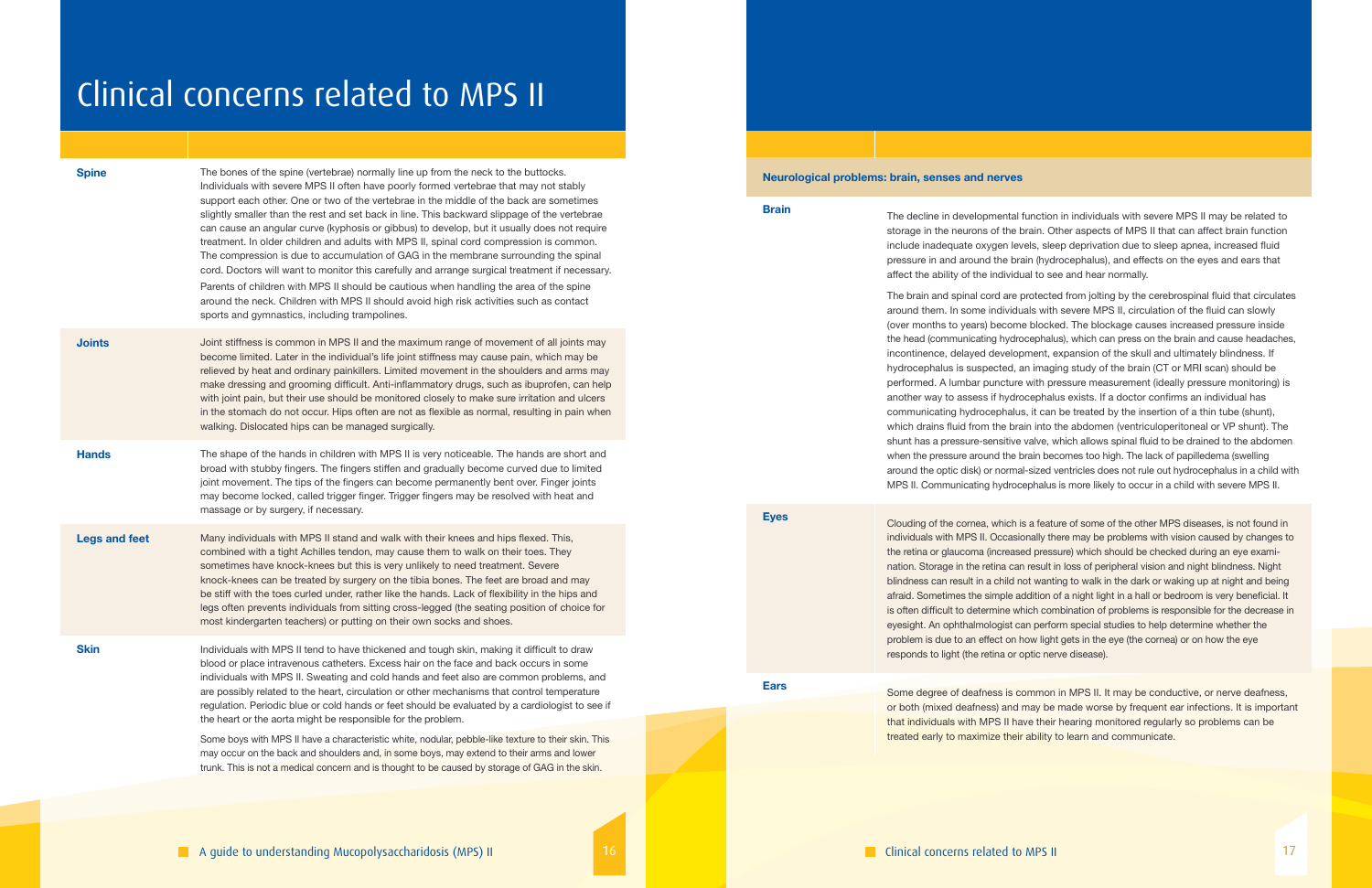## Clinical concerns related to MPS II

#### **Conductive**

**deafness Correct functioning of the middle ear depends on the pressure behind the eardrum being the deafness** same as that in the outer ear canal and the atmosphere. This pressure is equalized by the Eustachian tube, which runs to the middle ear from the back of the throat. If the tube is blocked, the pressure behind the eardrum will drop and the drum will be drawn in. If this negative pressure persists, fluid from the lining of the middle ear will build up and in time become thick like glue. This is called middle ear effusion.

**(nerve) deafness** In most cases, the cause of nerve deafness is damage to the tiny hair cells in the inner ear.<br> **(nerve)** deafness **In the inner ear.** It may accompany conductive deafness, in which case it is referred to as mixed deafness. Nerve or conductive deafness can be managed by the fitting of a hearing aid or aids in most individuals. Hearing aids are generally underutilized in MPS diseases.

If it is possible for the child to have a light general anesthetic, a small incision through the eardrum can be made (myringotomy) to remove the fluid by suction. A small ventilation tube may then be inserted to keep the hole open and allow air to enter from the outer ear canal until the Eustachian tube starts to work properly again. The tubes placed in the eardrum may quickly fall out. If this happens, the surgeon may decide to use T-tubes, which usually stay in place much longer. Once the ventilation tube is in place, fluid should drain out and hearing should improve.

#### **Sensorineural**

#### **Carpal tunnel syndrome and other nerve entrapments or compression**

Individuals with MPS II sometimes experience pain and loss of feeling in the fingertips caused by carpal tunnel syndrome. The wrist, or carpus, consists of eight small bones known as the carpals, which are joined by fibrous bands called ligaments. Nerves have to pass through the wrists in the space between the carpal bones and the ligaments. Thickening of the ligaments causes pressure on the nerves, which can cause irreversible nerve damage. The nerve damage will cause the muscle at the base of the thumb to waste away and will make it difficult for a child to oppose his thumb in a position for a normal grasp. Although your child may not complain of pain, the carpal tunnel syndrome may be severe. If your child seems to have pain or numbness in the hands, particularly at night, an electrical test called a nerve conduction or electromyograph study should be performed, which will show whether carpal tunnel syndrome is the cause, or if there is a problem with nerve conduction in the neck or spine. If your child has any weakness at all in the hand or has decreased muscle mass at the base of the thumb, ask for the test from your neurologist. Be persistent, as many physicians may not believe carpal tunnel syndrome is present without the classic symptoms. Most individuals affected by MPS do not have the classic symptoms of carpal tunnel syndrome, even with severe nerve entrapment and damage. Uncorrected carpal tunnel syndrome may result in the loss of sensation in the hands and fingers. Carpal tunnel syndrome can be corrected through surgery; however, it may return in the future requiring additional surgeries.

A similar type of nerve compression can happen elsewhere in the body, such as the feet, and cause localized weakness or pain.

## General treatment and management

#### Diet

There is no scientific evidence that a particular diet has any helpful effect on individuals with MPS II, and symptoms such as diarrhea tend to come and go naturally. Some parents, however, find that a change in their child's diet can ease problems

such as excessive mucous, diarrhea or hyperactivity. Reducing intake of milk, dairy products and sugar, as well as avoiding foods with too many additives and colouring, have helped some individuals. Consult your doctor or a dietician

if you plan major dietary changes to make sure the proposed diet does not leave out essential items. If your child's problems are eased, you could try reintroducing foods one at a time to test whether any particular item seems to increase the child's symptoms.

It is important to note there is no diet that can prevent the storage of GAG because they are actually created by the body. Reducing sugar intake or other dietary components cannot reduce GAG storage.

Swallowing may become difficult as an individual with MPS II gets older and the disease progresses. If this occurs, the individual may choke or aspirate food or liquids into the lungs, which can result in recurrent pneumonia. During this time the individual may lose weight and require more and more time to be fed. It is often difficult for a family to consider alternate means of feeding, such as a gastrostomy tube (G-tube);

consultation with your medical geneticist and pediatric surgeon can help with your decision making.

Choking also can occur with liquids, including secretions made by the body such as saliva. As swallowing becomes more difficult, the individual may begin drooling and may need to be suctioned.

## Physiotherapy/sports

Joint stiffness is a common feature of MPS II. Limitation of movement and joint stiffness can cause significant loss of function. Range-of-motion exercises (passive stretching and bending of the limbs) may offer some benefits in preserving joint function, and should be started early although exercises that cause pain should be avoided. Once there is significant limitation of movement, it may

not be possible to increase range-of-motion, but it may be possible to minimize further limitation. Individuals with MPS II should be as active as possible to maintain joint function and improve their general health; however, contact sports should be avoided. Your child's

doctor, a physiotherapist, or a recreation therapist may be able to suggest ways of achieving optimal fitness through a combination of daily activities, adapted sports and passive range-of-motion exercises.



*Individuals with MPS I should be as active as possible to maintain joint function and improve general health; however, competitive or contact sports should be avoided. Your child's doctor or physical therapist may be able to suggest ways of achieving this.*

*Trey*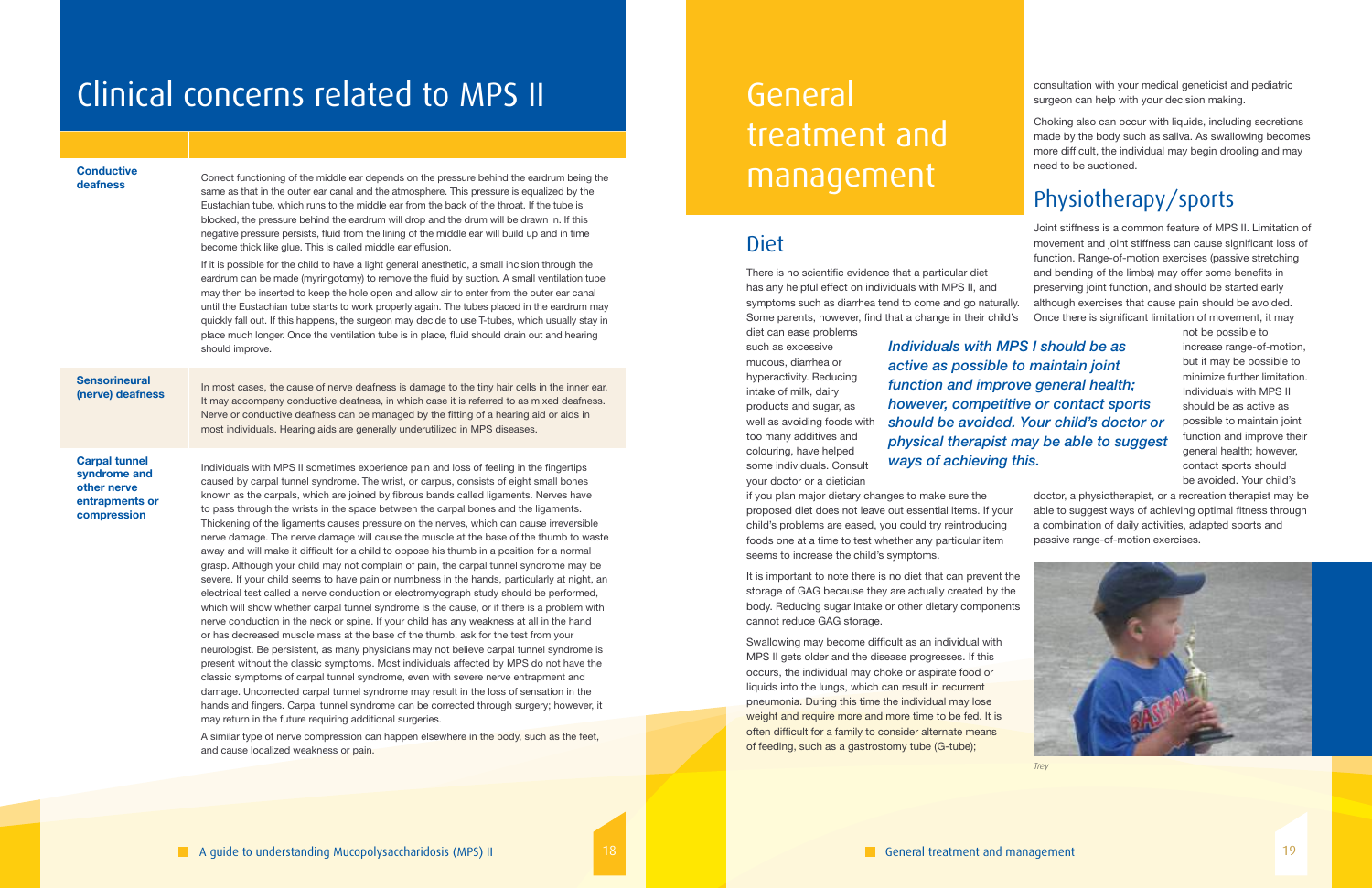#### **Mobility**

Many individuals with MPS II remain ambulatory into their teens and adult life. Others may need to use a wheelchair or motorized scooter from an early age, at least for getting around outdoors or for periods of longer activity. Consult your physical therapist or occupational therapist for advice.

#### Pain

Many individuals with MPS II complain of pain. Pain may be caused by problems with bone formation and growth as mentioned above, but may also be due to inflammation (similar to arthritis). Pain management is important as it can help to improve general quality of life. Children and adults can benefit from seeing a pain specialist, such as a rheumatologist

#### Anesthetics

Various management options and surgical procedures to manage the symptoms of MPS II require that the person being treated be given an anesthetic. General anesthesia uses a medication or gas that "puts the person to sleep" before surgery. To make sure the person under anesthesia receives enough oxygen during surgery, a laryngeal mask airway (LMA) is used, if possible. In some cases, a LMA may not be possible and a tube is placed into the throat and connected to a machine that helps the person breathe.

Giving an anesthetic to an individual with MPS II requires skill and should always be undertaken by an experienced anesthetist familiar with MPS II. If the cervical spine is unstable, the individual with MPS II is at risk if the neck is flexed while unconscious, and special precautions must be taken. Inform your child's school or any other caregivers of this in case you cannot be contacted in the event of an emergency. Consider an emergency letter or a medical bracelet to indicate potential difficulties with intubation (placement of the breathing tube). If you have to go to a different hospital in an emergency, tell the anesthetist there may be problems with the neck and possibly with intubation. The airway can be very small and may require

Caring for a child with MPS II is hard work. Parents need a break to rest and enjoy activities, which may not be possible when their affected child is with them. Brothers and sisters also need their share of attention and need to be taken on outings that may not be feasible with a severely affected child. Many parents use some form of respite care or have someone come in regularly to help at busy times. Individuals with attenuated MPS II may need help to become more independent from their families and may benefit from a vacation, perhaps with others who have disabilities. The Canadian MPS Society has respite funding available through its Family Assistance Program – please visit our website or contact the office for more information.

a very small endotracheal tube. Placing the tube may be difficult and require the use of a flexible bronchoscope to place it gently. In addition, the neck may be somewhat lax and repositioning the neck during anesthesia or intubation could cause injury to the spinal cord.

For some individuals with MPS II, it is difficult to remove the breathing tube after surgery is completed. Advise physicians of the critical nature of this difficulty, and that many problems have occurred during anesthesia of individuals with MPS II.

For any elective surgery in a child or adult with MPS II, it is important to choose a pediatric or general anesthesiologist who has experience with difficult airways. This may require that the surgery be performed at a regional medical centre instead of a local hospital.

Topical anesthetics, such as "EMLA" cream, used to freeze skin in order to more comfortably insert an IV line, may not be effective in individuals with MPS II. Use of nitrous oxide (laughing gas) for initial anesthesia in the operating room should be discussed with the operating surgeon and anesthesiologist.

See additional information on anesthesia in our booklet "Is Your Child Having an Anesthetic?" or in the Anesthesia Considerations section of the binder "MPS II: A resource for individuals and families affected by MPS II".

Life expectancy

Life expectancy in MPS II is varied. Individuals with attenuated MPS II can have a reasonably normal life span, surviving into the fifth and sixth decades of life, and sometimes longer. Sadly, those who are severely affected are likely to die before reaching their mid-teens. Though parents understandably worry about their child's death, it is usually a peaceful event.

#### Taking a break



*Sebastien and Kobe*

#### Financial support and supportive care

Individuals with MPS II and their families may need help from case managers and support workers to access a variety of healthcare and supportive care services, including physical supportive care, emotional support, and financial assistance.

Families may benefit from financial assistance from health insurance or government programs to help cover the costs of medical treatment and devices. Health Canada's Service Canada website provides links to a number of programs for financial support of people with disabilities (www.servicecanada.gc.ca/eng/ audiences/disabilities/index.shtml). Visit the Canadian MPS Society's website for a list of more links to programs which provide financial assistance (or refer to the lists included in the Society's MPS II resource binder "MPS II: A resource for individuals and families living with MPS II"). You may also wish to investigate private agencies and foundations. The Canadian MPS Society's Family Assistance Program provides financial aid when it is not available through insurance or other sources - please contact the Canadian MPS Society office or visit www.mpssociety.ca for more details.

*Andrew with his brother Brad and parents Nick and Sonia*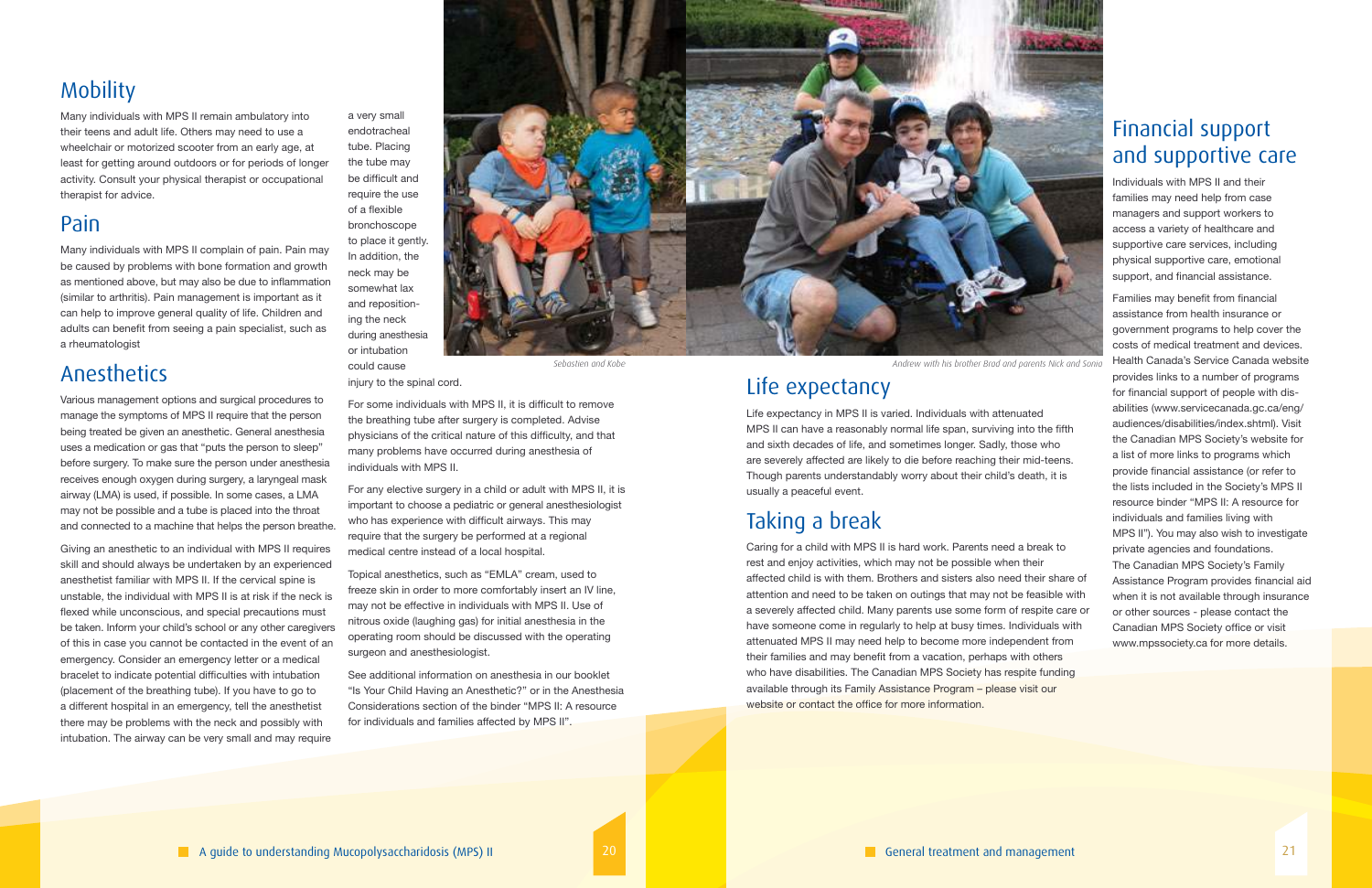#### Education

It is important to work with your school system and develop the best Individualized Education Program (IEP) possible for your child. Inclusive education is legally required in Canada; therefore, schools must have a means of identifying those students who are not completely able to adjust to a standard classroom situation as a result of a disability. Canadian human rights laws specify "a right to reasonable accommodation for a disability" which ensures that schools and other educational authorities have a legal obligation to take appropriate steps to eliminate discrimination resulting from a rule, practice, or barrier that has, or can have, an adverse impact on individuals with disabilities. This is referred to as the "duty to accommodate." For more information on education, see the Education Strategies section of our binder "MPS II: A resource for individuals and families affected by MPS II", which is available to families affected by MPS II through the Society's office, and posted on the Society's website.

When children cannot chew and have difficulty swallowing there is a risk of choking. Even when food is cut up into very small pieces, children may still start to choke. If this happens, act quickly: turn him upside down, or lay him head down over your knee and pound sharply between the shoulders three or four times. Pounding on the back while the child is upright can make things worse by causing the child to breathe in rather than cough out the food. If necessary, put your finger down his throat to try to dislodge the food item. Consider registering for first  $\varepsilon$ and safety courses.

## Feeding

As they become more out of touch with their environme many boys with severe MPS II will entertain themselves by rocking or by chewing on their fingers, clothes or whatever they can lay their hands on. Because there is little one can do to stop this behavior, it is best to provide the individual with a wide range of safe items on which to chew such as rubber toys, teething rings or soft cloths.

Most children with severe MPS II enjoy food, but the range of what they will eat may be limited. They often drink a great deal of fluids. Many do not progress to using a knife and fork or an ordinary cup and eventually need to be fed as if a baby. Eventually, they may find it difficult to chew properly, and food, especially meat, should be cut up into very small pieces.



## **Choking**

If the problem is severe and the child starts to injure his fingers, it is possible to splint the elbows for periods of the day so the hands cannot reach the mouth.

## Chewing

#### The quieter stage

| ιg,<br>S<br>Ć    | The change from the overactive noisy period is likely to<br>be gradual. Parents will realize their son no longer runs<br>everywhere and is happier sitting than standing. Many<br>boys with severe MPS II will be easily pleased, perhaps by<br>looking through the same little book of photographs or by<br>having stories read to them. They may doze off quite often.                                                                                                                                                                                                                                                |
|------------------|-------------------------------------------------------------------------------------------------------------------------------------------------------------------------------------------------------------------------------------------------------------------------------------------------------------------------------------------------------------------------------------------------------------------------------------------------------------------------------------------------------------------------------------------------------------------------------------------------------------------------|
| e<br>aid<br>.nt, | Slowly, weight will be lost as muscles waste away.<br>Very occasionally, near the end of the child's life, there<br>may be seizures which can be controlled with medication.<br>Chest infections may be more frequent. Many children die<br>peacefully after an infection or from the heart's gradual<br>failure. You may find it helpful to prepare yourself in<br>advance for the time of your child's death. The Society<br>has a book available called "Choices - When Your Child is<br>Dying," written by our founder Sheila Lee. Please contact<br>the office to receive a copy if you think it might be helpful. |
|                  |                                                                                                                                                                                                                                                                                                                                                                                                                                                                                                                                                                                                                         |

# Living with a child with severe MPS II

While young, boys with MPS II may be overactive, strong, cheerful and hard to supervise. They have limited powers of concentration and their mental age will be lower than their physical capabilities. They could, for example, lock the bathroom door but be unable to understand how to get out again, even when told. They enjoy rough and tumble play; making a lot of noise and throwing toys rather than playing with them. They may be unaware of danger, and stubborn and unresponsive to discipline since they may not understand what is required. Some children may have outbursts of aggressive behavior. Boys with MPS II have an increased tolerance of pain; bumps and bruises or ear infections that would be painful for other boys often go unnoticed. Toilet training may be achieved briefly by some, but most will remain in diapers. Getting enough sleep may be difficult for parents; they should not hesitate to ask their doctor for help.

It is very hard when a child cannot express him or herself to know whether crying is from pain or frustration. Children may have ear infections, toothache, aches and pains in their joints or feel discomfort from a full stomach. Do not hesitate to ask your doctor to check whether there is a physical reason for your child's distress.



*Nathaniel and his sister Chelsea*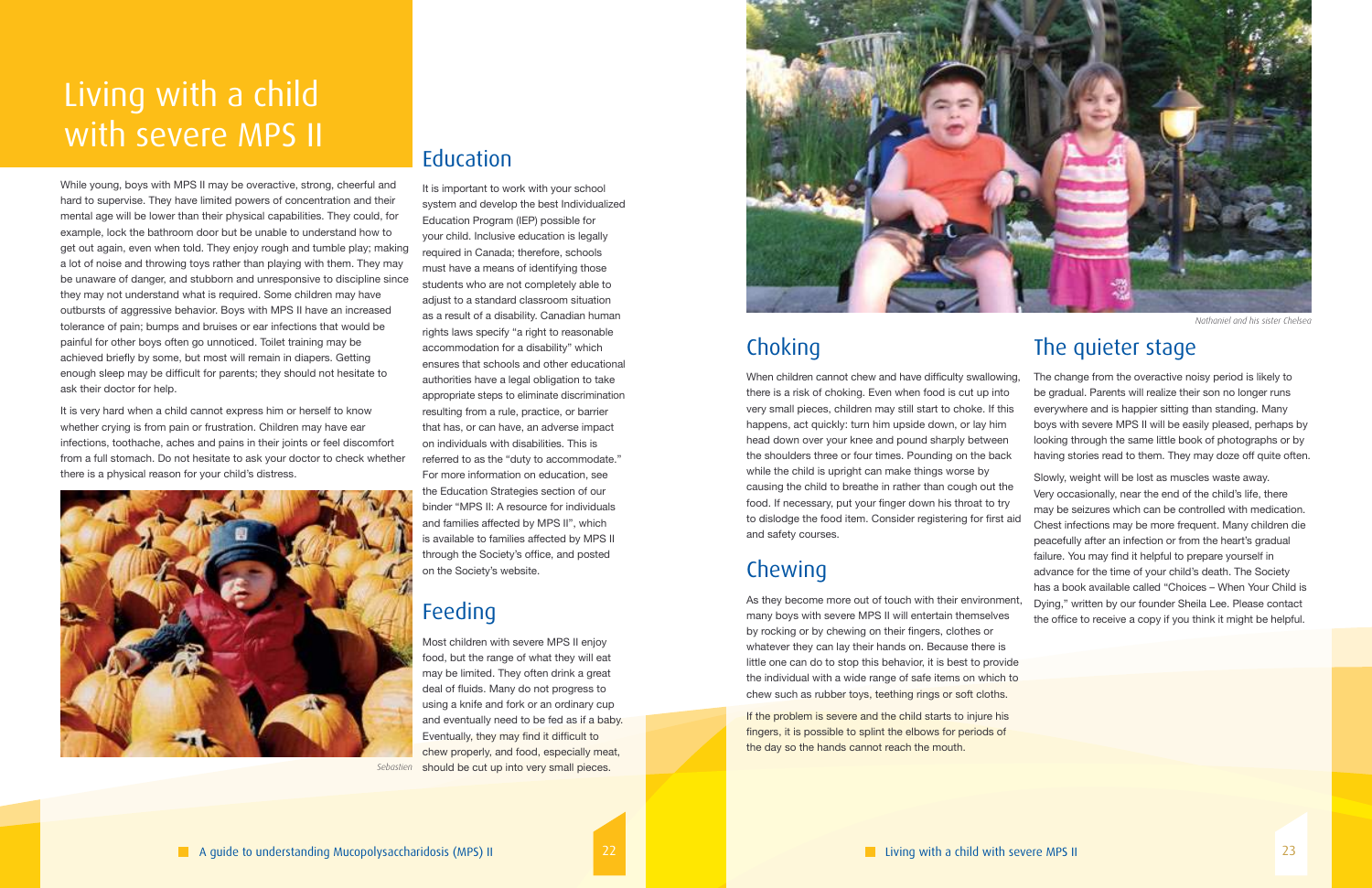# Living with a child or adult with attenuated MPS II

#### **Education**

Many children with attenuated MPS II attend mainstream school and succeed academically. Achieving post-secondary education is highly possible; however, it is important to ensure that the school is aware of the resources required. It is important to work with your school system and develop the best Individualized Education Program (IEP) possible for your child. Inclusive education is legally required in Canada; therefore, schools must have a means of identifying those students who are not completely able to adjust to a standard classroom situation as a result of a disability. Canadian human rights laws specify "a right to reasonable accommodation for a disability" which ensures that schools and other educational authorities have a legal obligation to take appropriate steps to eliminate discrimination resulting from a rule, practice, or barrier that has, or can have, an adverse impact on individuals with disabilities. This is referred to as the "duty to accommodate." For more information on education, see the Education Strategies section of the binder "MPS II: A resource for individuals and families affected by MPS II", which is available to families affected by MPS II through the Society's office, and posted on the Society's website.

### Puberty and reproduction

Adolescents with MPS II will go through normal developments of puberty and are fertile. All daughters born to a father with MPS II are automatically carriers but sons born to a father with MPS II will be only affected if the mother happens to be a carrier. In other words, the fact that the father has MPS II will have no effect on whether or not his son will have MPS II.

### Transition to independence

As those with attenuated MPS II reach their teen years, it is helpful for them to start a gradual transition to advocate for their own medical care. More information on medical transition is available in our binder "MPS II: A resource for individuals and families affected by MPS II". Individuals with MPS II should be encouraged to be as independent as possible so that they can lead full and enjoyable lives. The teenage years may be difficult if those affected have restrictions imposed by their disease, but meeting or contacting other teenagers and adults who also have MPS II may help. If needed, a power wheelchair may be a helpful mode of transportation and provide further independence and an adapted vehicle can help teens and young adults with significant mobility issues achieve independence through driving. Learning to use the bus will also help affected teens and adults get around in their communities. It is a good idea for teens and adults to wear "Medic-Alert" bracelets and carry medical walletcards to ensure medical personnel are aware of any crucial health concerns in the case of an emergency.

#### Employment

Many individuals with attenuated MPS II do well at a variety of different jobs: one was a teacher of the deaf, one was a marine architect and another was an army sergeant. Some advice: Begin your search for the right job by assessing your physical capabilities. It's important to be practical about what you can and cannot do. Instead of using your limitations as a restriction, use them as a

#### Home adaptations

guide to finding the right career. A career counsellor can help you explore a type of work that you might enjoy and that is well suited to your individual strengths and interests. Section 15 of the Canadian Charter of Rights and Freedom guarantees equality rights plus freedom from discrimination for people who have a physical or mental disability. The Employment Equity Act (EEA) of 1995 ensures that persons with disabilities are granted full and equal access to employment and opportunity. An employer must accommodate the disabilities of employees, prospective employees, and clients or customers. More information is available in our binder "MPS II: A resource for individuals and families living with MPS II". Compassionate leave legislation is overseen in Canada at the provincial level. A summary of the elements of the To date, there has been no research carried out exploring the psychosocial development of individuals affected with MPS II, so it is not possible to make definitive statements about this subject. As a parent of a child or young adult with MPS II, it is important to consider how his disability may cause him to experience additional challenges in life. Some children and young adults with MPS II may adapt socially and emotionally by becoming socially inhibited, or by internalizing problems or developing an aggressive, outgoing personality. Adolescence may be more of a challenge as they have to experience all of the physiological and psychosocial changes as well as any disease-related changes or limitations. Developing the necessary skills to lead independent adult lives can be challenging although important to achieving social maturity. Referral for counselling is recommended if problems such as depression

Appropriately adapted living accommodations will greatly enhance the ability of an individual with MPS II to develop independent living skills. Where stature is severely restricted, kitchen and bathroom facilities at a low level will be required. If mobility is restricted to such an extent that a wheelchair is used, plans for any home adaptations will need to allow adequate space to accommodate this. Additional information about home adaptations can be found in the booklet published by the Canadian MPS Society, "Daily Living with MPS and Related Diseases", and funding is available through the Society's Family Assistance Program.

#### Psychosocial issues

compassionate care leave provisions in employment standards in legislation published by Human Resources and Skills Development Canada can be found online at www.hrsdc.gc.ca/eng/labour/labour\_law/esl/compass.shtml. are seen in teenagers and young adults with MPS II. Parents and family members may need emotional

support to help them cope. Families may need access to respite care, individual counselling, and support groups. The Canadian MPS Society has respite funding available through its Family Assistance Program. Please visit the Society's website or call its head office for more information.

*Yusuf*

*Adolescents with MPS II go through the normal stages of puberty and men with MPS II are able to have children.*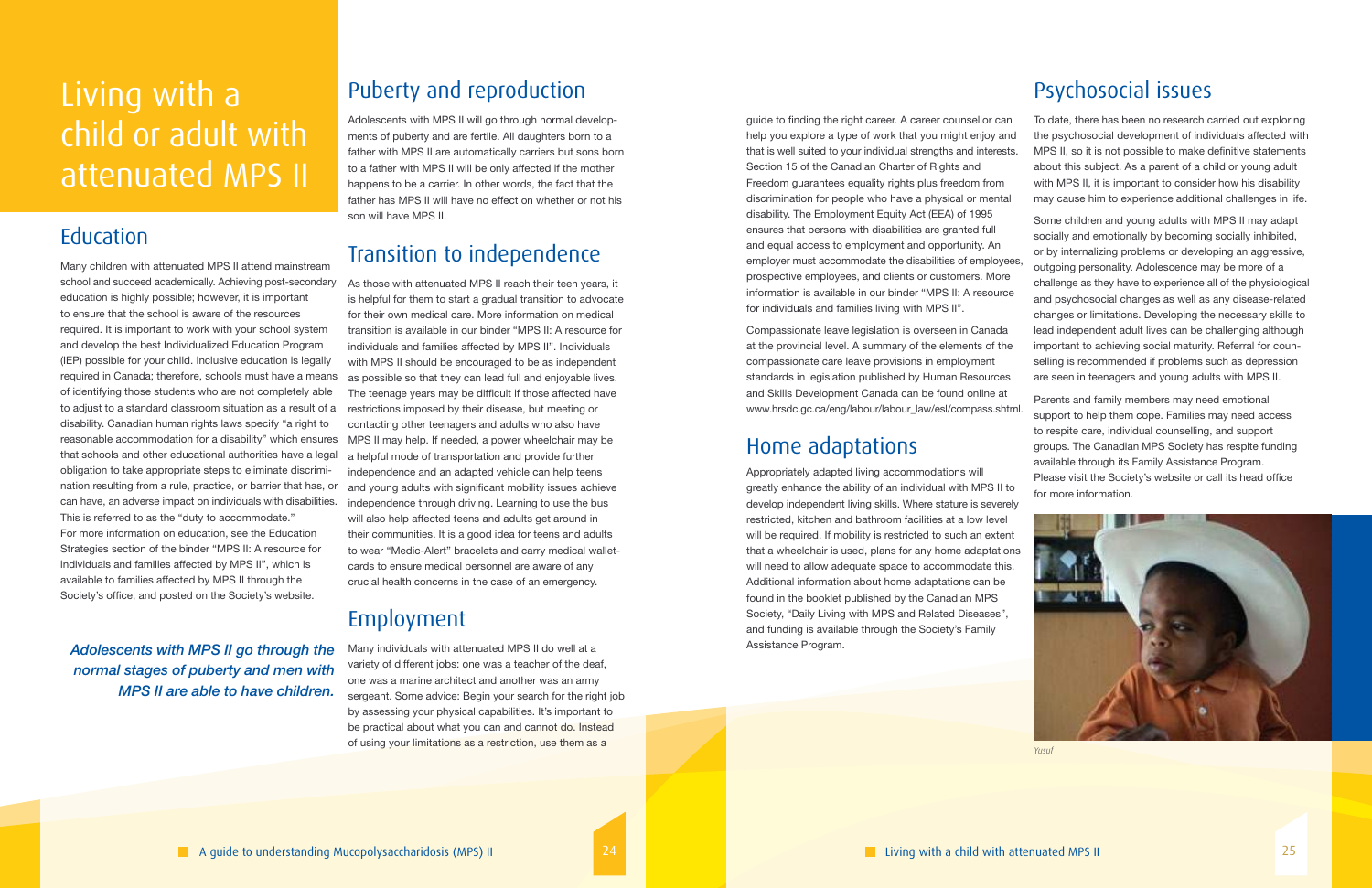There are several different types of mucopolysaccharide (MPS) diseases. This booklet is intended as an introduction to mucopolysaccharidosis, type II (MPS II). A more thorough resource binder entitled "MPS II: A resource for individuals and families living with MPS II" is available for affected individuals and families through the Canadian MPS Society's office. "The Hunter Disease eClinic" is an excellent MPS II resource developed by the Lyosomal Research Group at Toronto's Hospital for Sick Children and is available online at www.lysosomalstorageresearch.ca. This booklet was updated in 2013 by the Canadian MPS Society

with help from the National MPS Society (USA), experts in the field, and parents of those with MPS II. This booklet is not intended to replace medical advice or care. The contents of and opinions expressed in "A Guide to Understanding MPS (Mucopolysaccharidosis) II" do not necessarily reflect the views of the Canadian MPS Society or its membership. This booklet may be reproduced and copies can be obtained through the Canadian MPS Society's office or its website.

# Specific treatment of MPS II

#### **Overview**

The goals of managing MPS II are to improve quality of life, to slow down the progression of the disease, and to prevent permanent tissue and organ damage. Currently there is no cure for MPS II. However, early intervention may help prevent irreversible damage. Treatment options for MPS II include those aimed at disease management and supportive or palliative care (care that makes a person with a disease that cannot be cured more comfortable), as well as those aimed at treating the underlying enzyme deficiency.

#### Hematopoietic Stem Cell Transplant (HSCT)

For some years, HSCT (bone marrow and cord blood transplant) has been used to treat children with MPS. Some children with MPS I have benefited from HSCT, but this procedure currently is not recommended for most individuals with MPS II in Canada. HSCT in MPS II has not been proven to have any effect in preventing the damage to the brain that occurs with severe MPS II. The Canadian MPS Society may be able to put you in touch with parents whose children with MPS II have had this treatment so you may be better informed.

### Enzyme replacement therapy (ERT)

ERT for MPS II was approved by the FDA in 2006, and by Health Canada in 2007. Elaprase® (Idursulfase) is a manufactured version of the body's natural iduronate sulfatase enzyme. Elaprase improves lung function, endurance, reduces the size of the liver and decreases the levels of GAG in the urine. It does not cross the bloodbrain barrier at normal doses and thus is not anticipated to have an impact on any neurocognitive decline occurring in individuals with MPS II. Treatments of Elaprase are given weekly through intravenous infusions. For parents to fully understand the risks, benefits and limitations of ERT, it is important to talk with physicians familiar with MPS II ERT and families undergoing this treatment. The Canadian MPS Society can put you in touch with physicians and families so you can become better informed before reaching a decision.

### Living with MPS II

Disease severity varies significantly for individuals with MPS II, and it is not possible to predict the expected life span for a given individual. Those on the more slowly progressing end of the disease spectrum may have a reasonably normal lifespan. However, the availability of new and ever-improving treatments, as well as other surgical procedures, provides hope for better future outcomes for all individuals affected by MPS II.

## Research for the future

The Canadian MPS Society is committed to finding cures for MPS and related diseases, and therefore funds research grants. The Society recognizes the need for targeted research for treatment of bone and joint problems and for treating the brain, and Society research funding has focused on those areas. Information about Society funded research and promising new areas of research can be obtained by contacting the Society's office.